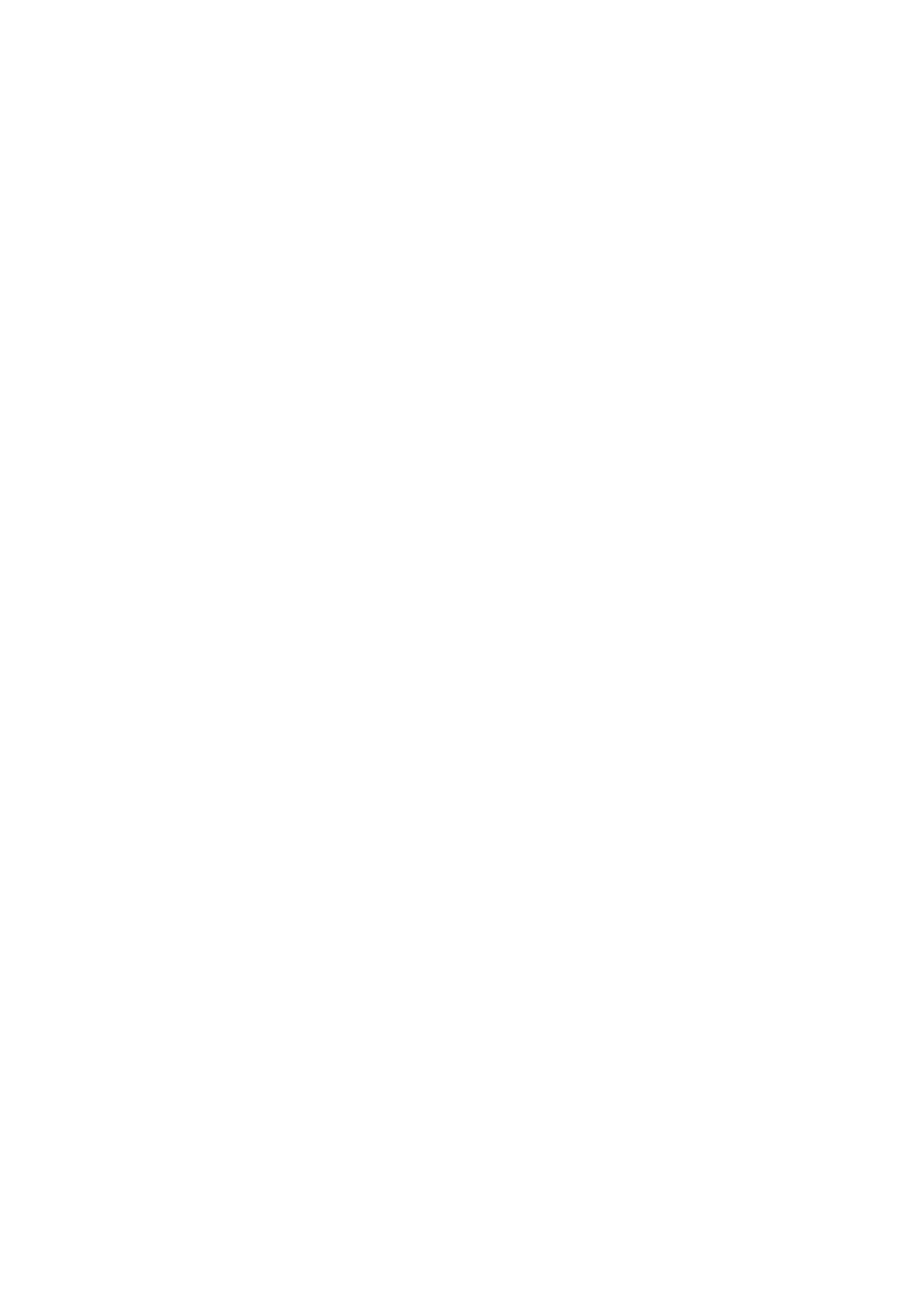# **Contents**

| 1        | Introduction         |                                      |                |  |  |  |  |  |  |  |  |  |
|----------|----------------------|--------------------------------------|----------------|--|--|--|--|--|--|--|--|--|
|          | 1.1                  | Motivation                           | $\overline{5}$ |  |  |  |  |  |  |  |  |  |
|          | 1.2                  |                                      | $\overline{5}$ |  |  |  |  |  |  |  |  |  |
|          | 1.3                  | Overview                             | 6              |  |  |  |  |  |  |  |  |  |
| $\bf{2}$ |                      | <b>Basics and Design</b><br>7        |                |  |  |  |  |  |  |  |  |  |
|          | 2.1                  | Mica <sub>2</sub> Motes<br>7         |                |  |  |  |  |  |  |  |  |  |
|          | 2.2                  | Transmission Range Measurements<br>8 |                |  |  |  |  |  |  |  |  |  |
|          | 2.3                  | 11                                   |                |  |  |  |  |  |  |  |  |  |
| 3        | Implementation<br>13 |                                      |                |  |  |  |  |  |  |  |  |  |
|          | 3.1                  |                                      | 13             |  |  |  |  |  |  |  |  |  |
|          | 3.2                  | Transmission Range Measurements      | 14             |  |  |  |  |  |  |  |  |  |
|          |                      | 3.2.1                                | 14             |  |  |  |  |  |  |  |  |  |
|          |                      | 3.2.2                                | 14             |  |  |  |  |  |  |  |  |  |
|          |                      | 3.2.3                                | 16             |  |  |  |  |  |  |  |  |  |
|          | 3.3                  |                                      | 16             |  |  |  |  |  |  |  |  |  |
|          |                      | 3.3.1                                | 16             |  |  |  |  |  |  |  |  |  |
|          |                      | 3.3.2                                | 16             |  |  |  |  |  |  |  |  |  |
|          |                      | 3.3.3                                | 16             |  |  |  |  |  |  |  |  |  |
| 4        |                      | <b>Results</b><br>17                 |                |  |  |  |  |  |  |  |  |  |
|          | 4.1                  |                                      | 17             |  |  |  |  |  |  |  |  |  |
|          |                      | 4.1.1                                | 17             |  |  |  |  |  |  |  |  |  |
|          |                      | 4.1.2<br>Measurement Results         | 18             |  |  |  |  |  |  |  |  |  |
|          | 4.2                  |                                      | 19             |  |  |  |  |  |  |  |  |  |
|          |                      | 4.2.1                                | 19             |  |  |  |  |  |  |  |  |  |
|          |                      | Measurement Results<br>4.2.2         | 20             |  |  |  |  |  |  |  |  |  |
| 5        |                      | Outlook                              |                |  |  |  |  |  |  |  |  |  |
|          | 5.1                  |                                      | 23             |  |  |  |  |  |  |  |  |  |
|          | 5.2                  | Future Work                          | 24             |  |  |  |  |  |  |  |  |  |
| 6        | Conclusion<br>25     |                                      |                |  |  |  |  |  |  |  |  |  |
|          | 6.1                  |                                      | 25             |  |  |  |  |  |  |  |  |  |
|          | 6.2                  |                                      | 25             |  |  |  |  |  |  |  |  |  |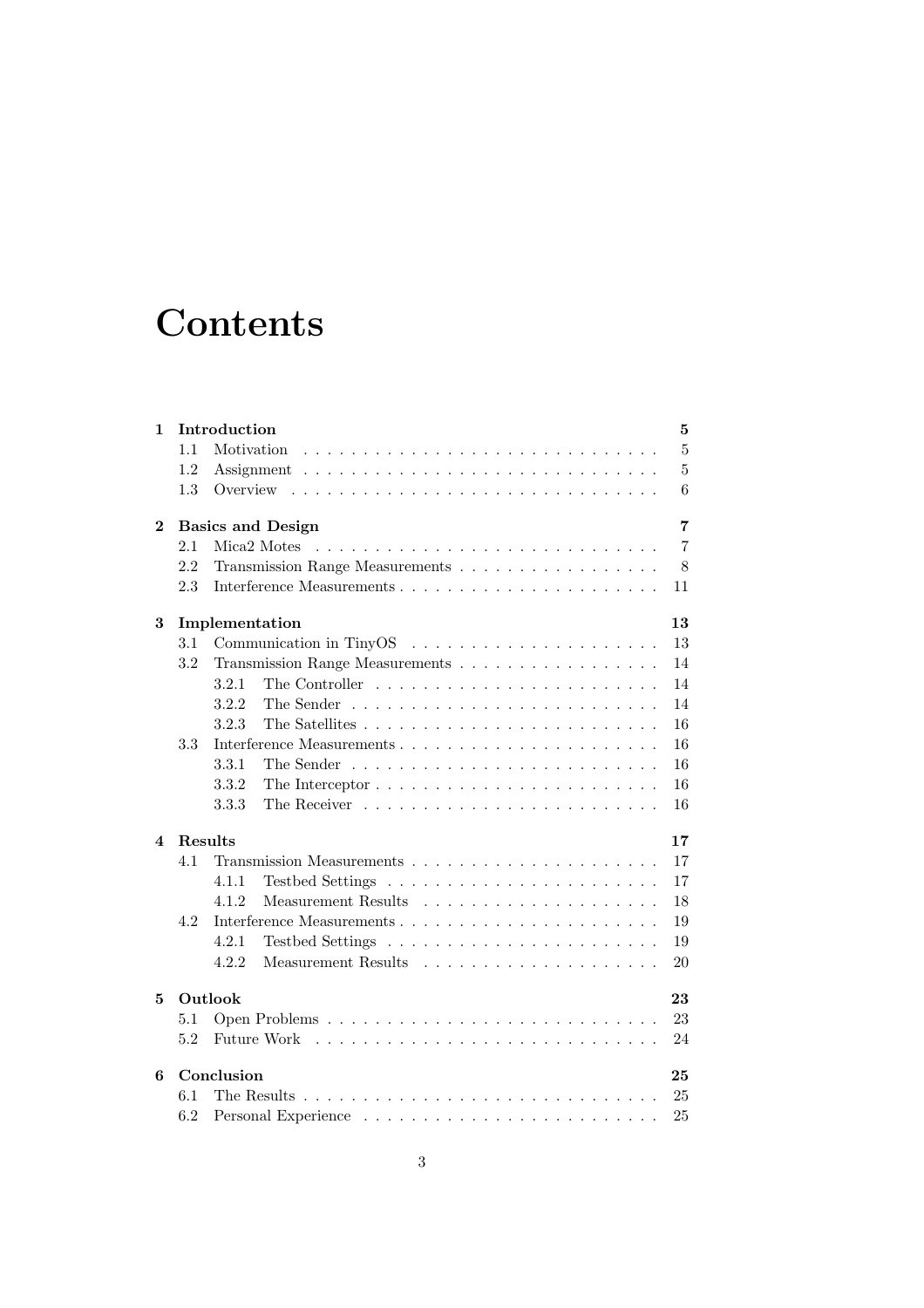|  | A Implementation Details |  |  |  |  |  |  |  |
|--|--------------------------|--|--|--|--|--|--|--|
|  |                          |  |  |  |  |  |  |  |
|  |                          |  |  |  |  |  |  |  |
|  |                          |  |  |  |  |  |  |  |
|  |                          |  |  |  |  |  |  |  |
|  |                          |  |  |  |  |  |  |  |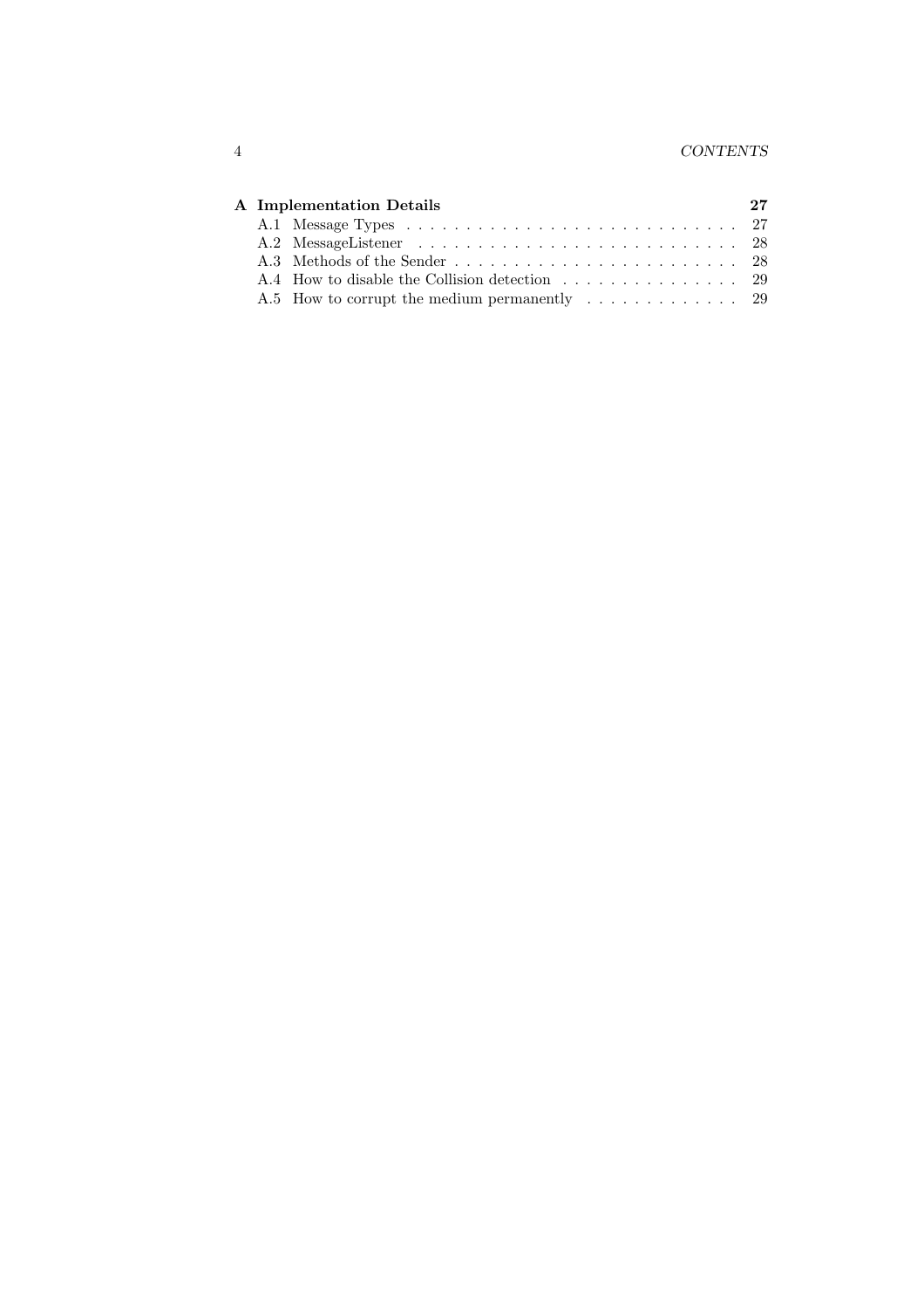# Introduction

### 1.1 Motivation

Recent advances in wireless networking and microelectronics have led to the vision of sensor networks consisting of hundreds or even thousands of cheap wireless nodes - each equipped with some memory, a processor, a power unit, and a short range radio - covering a wide range of application domains. The most popular network model (a.k.a. Unit Disk Graphs[2]) assumes that two nodes are only able to communicate directly with each other if they are within a certain distance - the transmission radius of the wireless device. Although this network model has led to many theoretical results it seems to be too idealistic in practice.

We therefore seek for more realistic network models that are more adequate to represent real network conditions. We are particularly interested in metrics such as packet reception rate with respect to distance or radius coverage in regard to radio transmission power setting.

### 1.2 Assignment

The goal of this thesis is to set up a sensor node test bed using mica2 sensor nodes and to develop a code framework to facilitate subsequent link layer measurements in the test bed. Another important aspect of this thesis is the analysis of the gathered measurements in order to obtain new insights for a more realistic network model.

We partitioned the work in three main parts.

- The first part was to become acquainted with the environment and the sensor nodes.
- The second part was to set up a sensor node test bed to measure the main factors that affects the sending range of the nodes.
- In addition, the third task was an additional task to find out how much a sending Node disturbs the communication of two near nodes.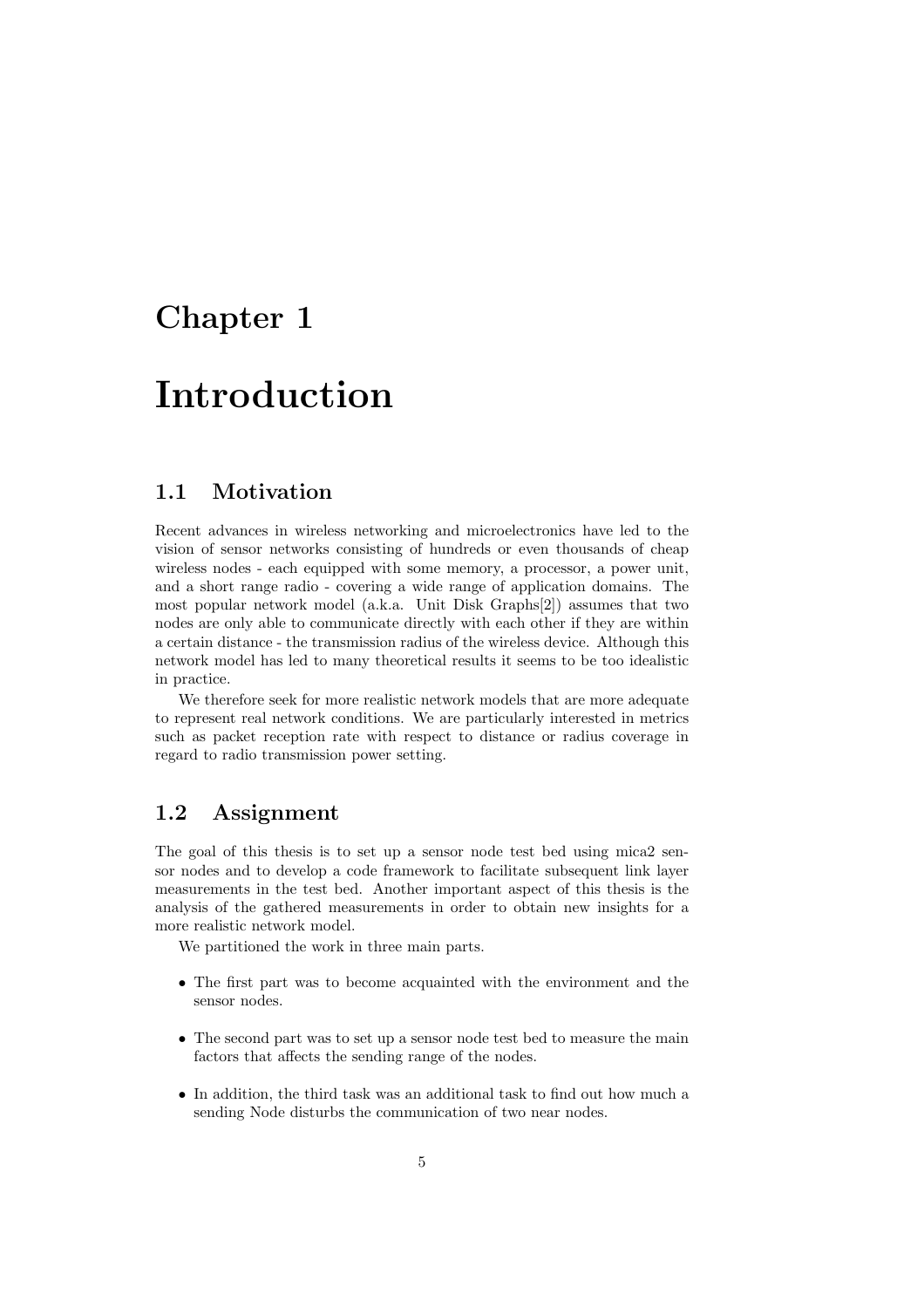### 1.3 Overview

The rest of this Document is structured as follows. In Chapter 2 we characterize the design and the basic ideas. We then present the concrete implementation of the transmission range measurements and the realization of the interference measurements in Chapter 3. The subsequent chapter is about the results of our real world measurements. In Chapter 5 we present an outlook to possible future work and an overview over the known open problems. Finally in Chapter 6 the work is concluded by summarizing the derived results and giving a personal comment.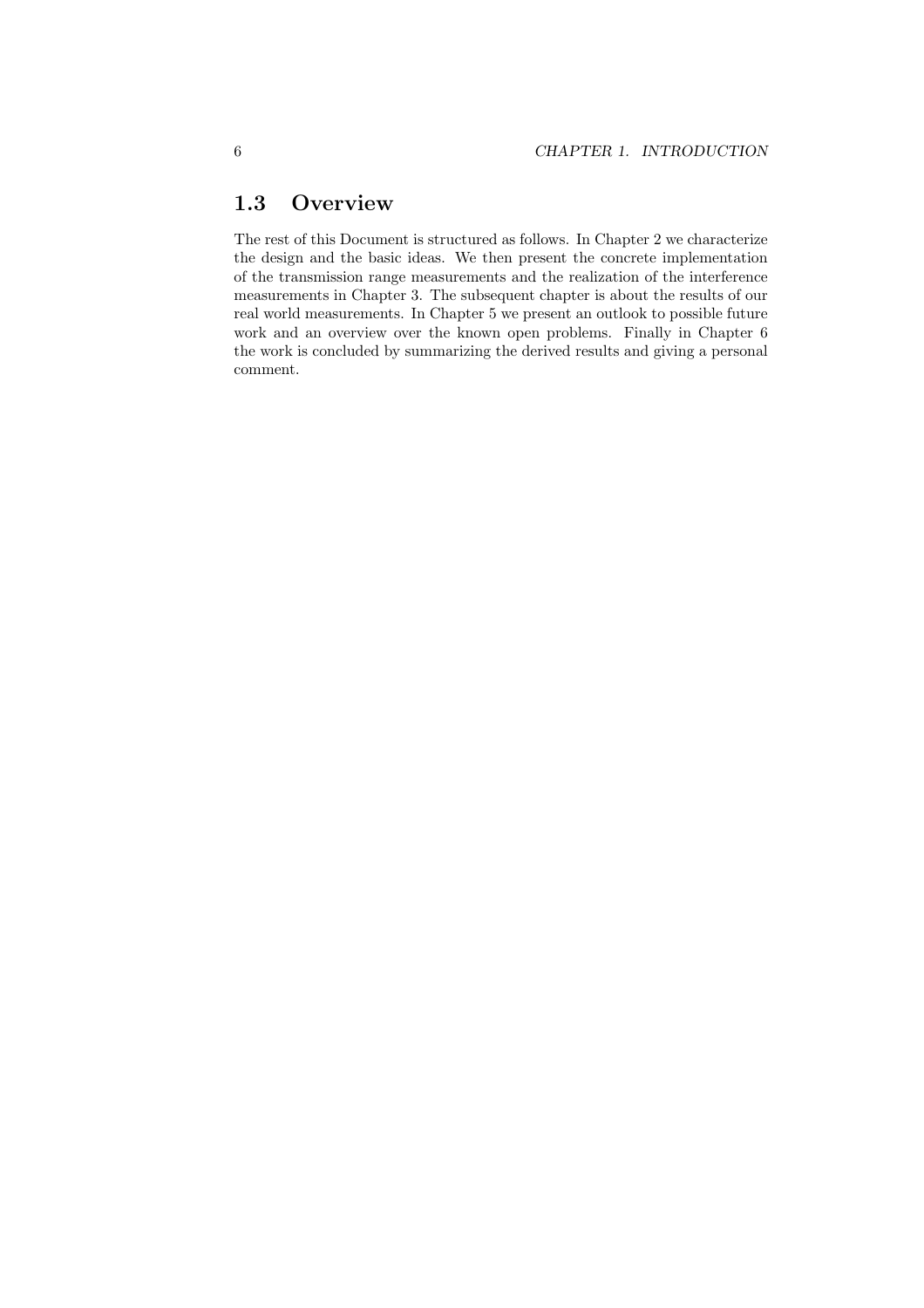## Basics and Design

In this chapter we present the design of the framework for transmission range measurements. Furthermore the design of the jamming measurements is shown and a quick summary of the basic hard- and software is given.

### 2.1 Mica2 Motes

In this thesis we use mica2 sensor nodes. Mica2 motes are wireless sensor nodes produced by Crossbow Technology[3]. They consist of a processor and some memory, a radio unit and an interface to connect it to a so called programming board. The programming board is the interface between the motes and the ethernet. To analyze a packet on a computer connected to a node through the ethernet, you have to run an application called SerialForwarder on the computer. This application forwards the incoming messages to the application and converts them to java objects. Figure 2.1 depicts a mica2 node and a programming board. The first part of getting into the environment means to get into the operating system and the programming language of the mica2 motes.



Figure 2.1: A mica2 mote and a programming board. Note that the two figures are not in the same scale and the programming board is about four times bigger than a node.

The operating system running on the mica2 motes is TinyOS[7], an open source operating system designed for wireless embedded sensor nodes that have very limited resources. It has been developed by the computer science division at the University of California in Berkeley[4].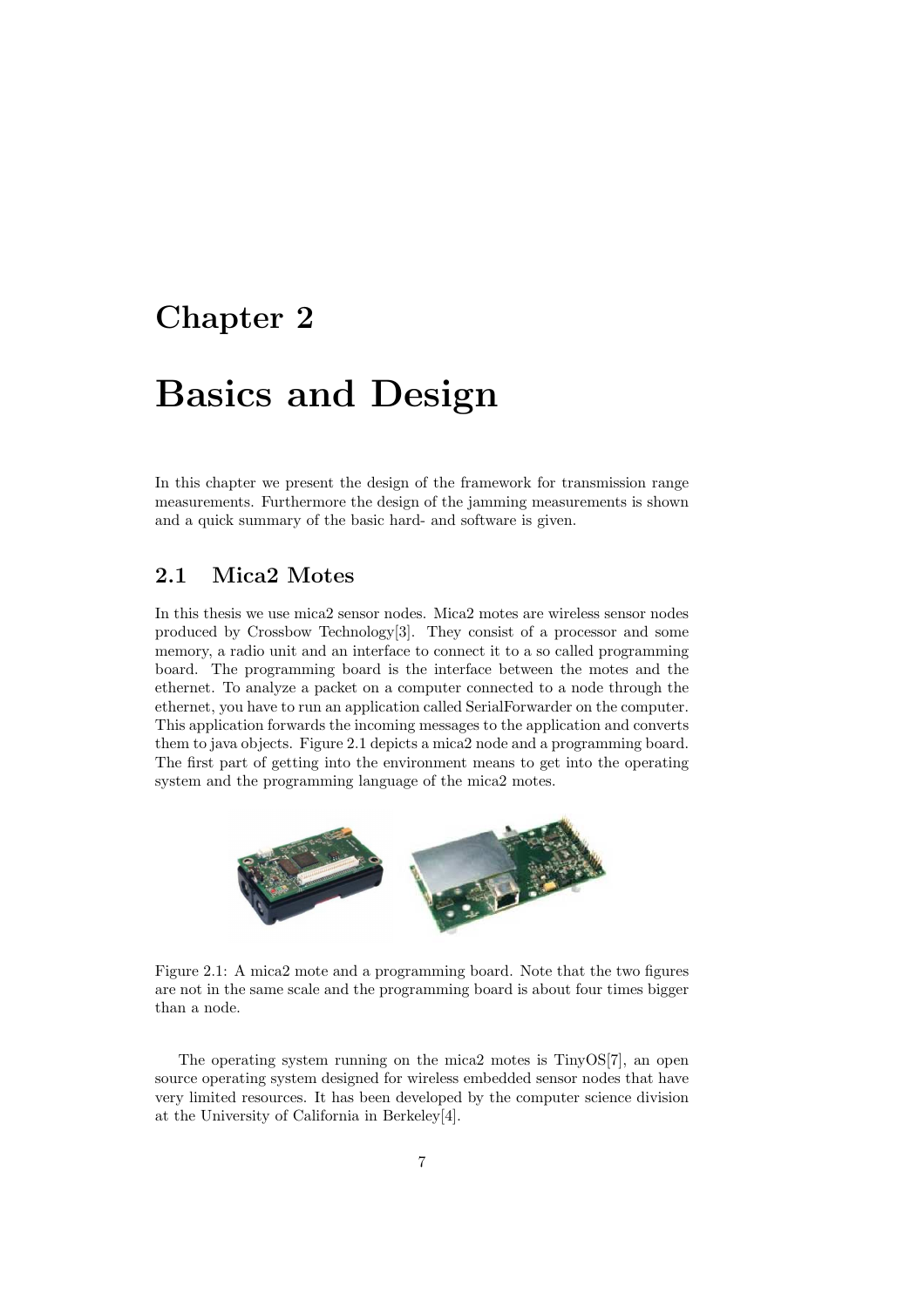The programming language of the mica2 motes is nesC[6]. NesC is an extension to the C programming language designed to embody the structuring concepts and execution model of  $T_{\text{iny}}OS^1$ . One of the major extensions compared to the C programming language is the concept of bidirectional interfaces. These are interfaces which specify a set of functions to be implemented by the interface provider (called commands) and a set of interfaces to be implemented by the interface user (called events). Figure 2.2 shows the concept of the bidirectional interfaces.



Figure 2.2: The Concept of the bidirectional interface. It connects a user and a provider and there are two method types. The command is implemented by the provider and is called by the user, whereas the event is called by the provider and must be implemented by the user. You can only use the interface as a user if you implement the specified events.

#### 2.2 Transmission Range Measurements

As described in Section 1.2, the task was to find out the transmission range of a node. To get this, we wanted to measure the percentage of packets a node receives in various distances from the sender with various transmission power settings. For this purpose, we decided to use the following experimental setup.

As we wanted to measure the sending range not only in one dimension but in two, we decided to distribute 49 nodes on a regular grid with the sending node in one corner. The experimental setup is shown on Figure 2.3. For the sake of simplicity the nodes were consecutively numbered. This setup provides only one quadrant of the area around the sender, but because of the limited number of available nodes, we could not provide a setup where all four quadrants were covered. Nevertheless, with this setup it is easy to make measurements for all four quadrants, without even moving the nodes. This can be done by rotating all nodes by 90 degrees three times. In doing so, we can do the measurements for all quadrants one after the other and merge them together to a complete result.

As we wanted to measure the percentage of packets received by the nodes distributed on the grid, we had to design a protocol to send messages over the grid and, once the measurements are finished, collect the results again.

First, we did some measurements to find out if the nodes on the grid affect each other. After some tests we found out, that this is not the case and thus

<sup>1</sup>To get into TinyOS and nesC we recommend you to go through the TinyOS tutorial at http://www.tinyos.net/tinyos-1.x/doc/tutorial/.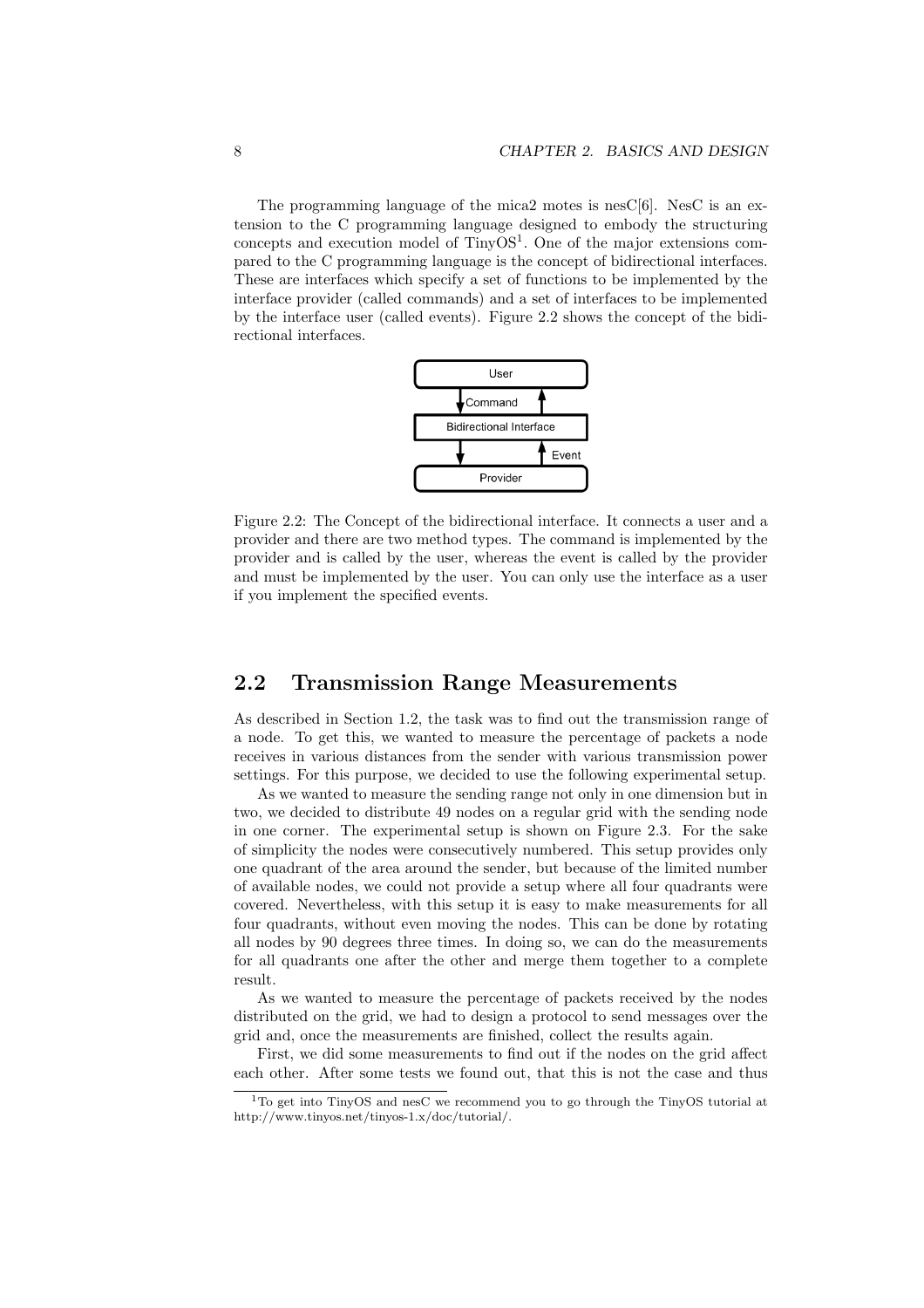|                 |                 |               |                |                 | $\frac{42}{9}$ $\frac{43}{9}$ $\frac{44}{9}$ $\frac{45}{9}$ $\frac{46}{9}$ $\frac{47}{9}$ | .48             |
|-----------------|-----------------|---------------|----------------|-----------------|-------------------------------------------------------------------------------------------|-----------------|
| $\downarrow$ 35 |                 |               | $36\,37\,38$   | 39 <sub>1</sub> | $-40$ 41                                                                                  |                 |
|                 | 29 <sub>1</sub> |               | 30 31          | $32\sqrt{33}$   |                                                                                           | $\downarrow$ 34 |
| $\overline{21}$ |                 | $22\sqrt{23}$ | $\frac{1}{24}$ | 25 <sub>4</sub> | $\frac{26}{ }$                                                                            | 27              |
| $\downarrow$ 14 | 15              | 16            | 17/18          |                 | $19\,20$                                                                                  |                 |
|                 | 8               | $9_{-}$       | 10             | $\overline{11}$ | $12 \pm 13$                                                                               |                 |
|                 |                 |               |                | 4               | 5                                                                                         | 6               |

Figure 2.3: The experimental setup of the transmission measurement, where the red node is the sender and the others are receivers. The numbers are the id's of the nodes.

we could broadcast the packets from the sender and it wasn't required to send them sequentially to one node after the other.

So we resolved upon the following protocol:

- Send a packet from the connected computer to the sender to awake it with the right parameters.
- Send a number of packets from the sender to the nodes on the grid.
- Send a packet to each node to get the number of received packets.
- Send the results of each node back to the computer and display the results.

The first two steps consist of sending a packet through the ethernet and invoking the node connected to the programming board, the sender. To minimize the work to be done on the sender we decided to swap out the work to the computer. For this purpose we just send one InitMsg from the computer to the Sender and broadcast the IncMsg just once. This means, that the number of packets to send can be controlled by the computer. This makes things easier to control and to debug. To guarantee, that just one message is sent at one time, the computer waits with the next message until the last was acknowledged.

The third and the fourth steps are again started by the controller after having invoked all the broadcasts. This is done by sending a ResultsMsg to the sender. The sender starts collecting the results from the nodes and returns them back to the controller. The controller gets the results from the sender one after the other and stores them to a file. It terminates, if it has collected the results from all the nodes. Figure 2.4 shows the protocol of the transmission range measurements.

As we are not working in a perfect world and we are expecting high packet loss rates, it is possible, that the transmission protocol of the EchoMsg between the sender and the satellites fails. This is fatal, as it will imply that no packet has reached the satellite. This is the reason why a retransmit protocol was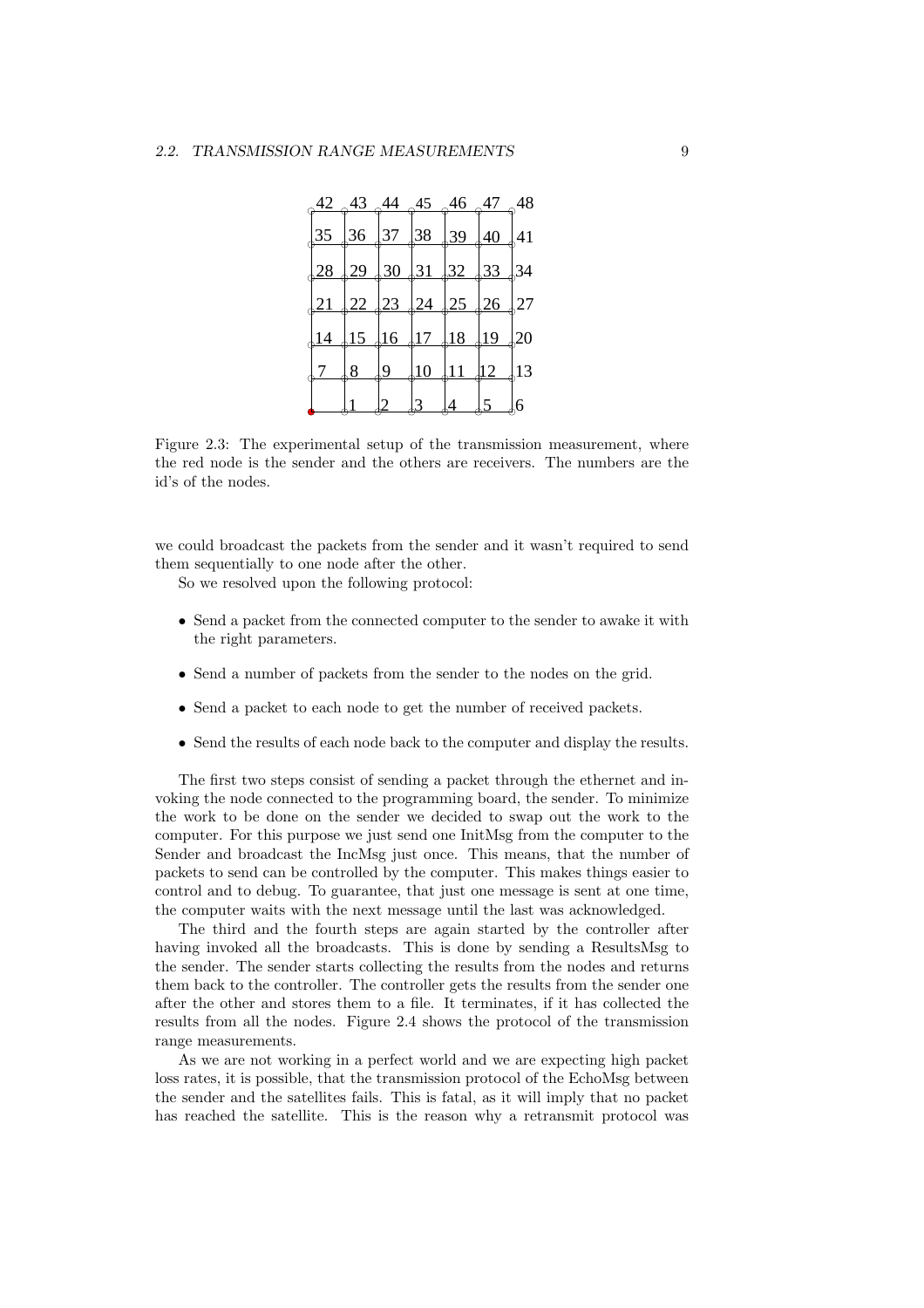

Figure 2.4: The protocol of the transmission range measurement

implemented. If the sender doesn't get an answer on the EchoMsg from a satellite, it retransmits the message several times. Due to the time it consumes to retransmit the packet, it is important to find a good retransmission ratio. The formula for the possibility of a successful transmission is calculated by the following formula:  $f(x) = 1 - ((1 - p^2)^x)$  where p is the probability of one message being transmitted and x is the number of retransmissions. Figure 2.5 shows the success probability of the transmission versus the number of retransmits done at different message success rates. In order to get a sufficiently high transmission



Figure 2.5: The x-axis denotes the number of retransmissions and the y-axis the possibility of a successful transmission of the retransmit protocol respectively. The miscellaneous colors show different success rates of one message.

rate, we decided to choose 20 retransmissions as a reasonable rate. Thus we got even for small transmission rates, like 25%, a success rate of over 60%. In other words, this means, that if we send the ResultsMsg with the same transmission power as the IncMsg, the possibility that the protocol returns for a node a value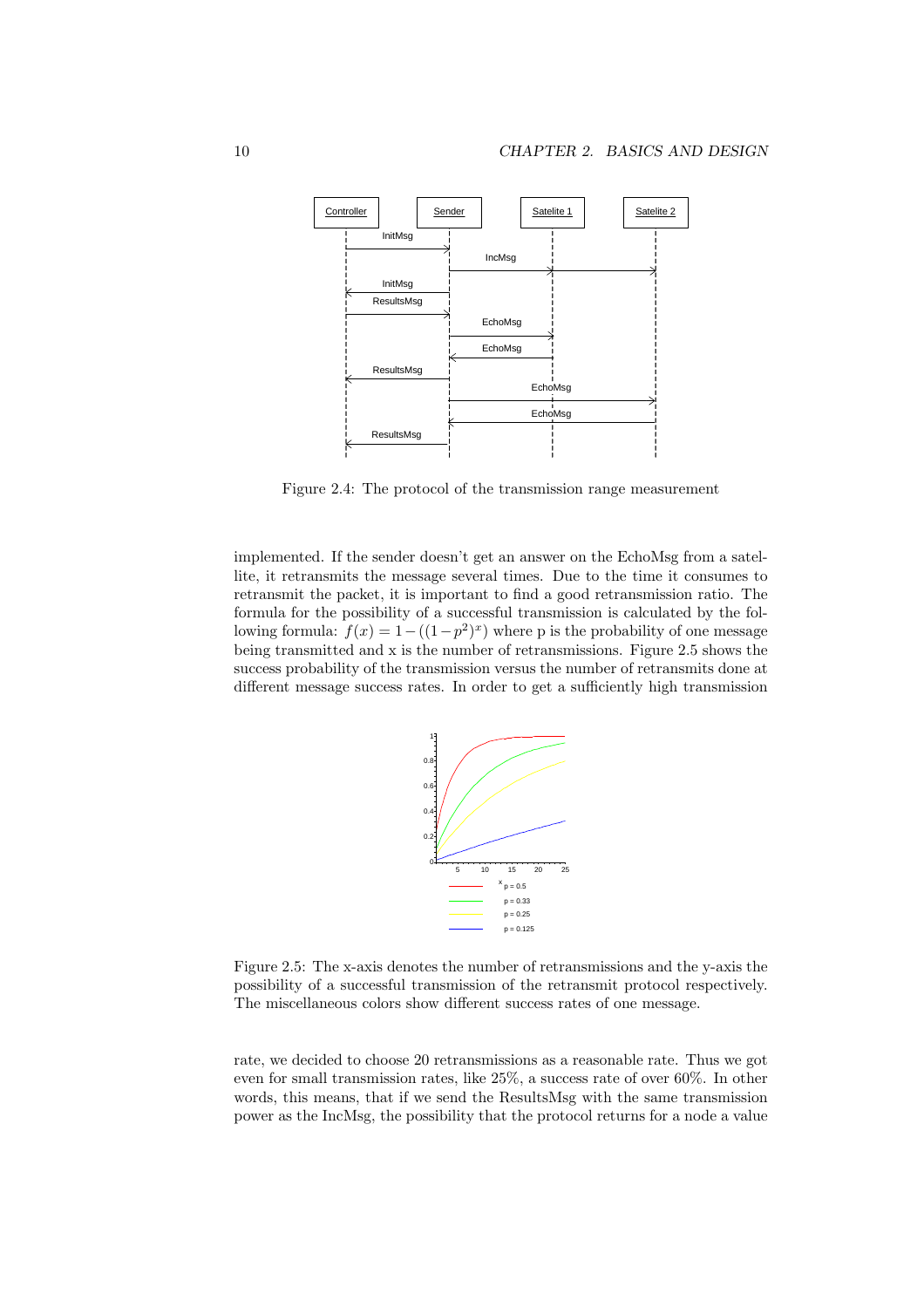smaller than i.e.  $10\%$  is very small. Instead of getting the right value, the retransmission protocol fails and the returned value is zero. Although this is not correct, we decided that this is not crucial. If 20 attempts to transmit the result fail, the link is very unreliable and thus it is not wrong to assign it a zero value.

#### 2.3 Interference Measurements

The third task was to find out how much a sending node disturbs the communication between two other nodes. What we wanted to measure was the transmission rate between sender and receiver when the distance between the receiver and the interceptor grows.This was done with several transmission power levels. So we had to implement a sender, a receiver and an interceptor node sending all the time.

Since the radio stack of the nodes implements a collision detection on the MAC-layer to prevent channel utilization if it is already occupied, we had to disable this functionality for the sender and the interceptor. In TinyOS the collision detection is done in the CC1000RadioIntM.nc file by updating a squelch value from time to time and compare it to the actual overhead signal. In the current implementation a simple check decides if the received byte is filled with information or if it is just background noise. When a packet should be sent it checks if the noise ratio is significantly under a defined level. If this is the case, the medium is considered free and the packet is transmitted. Otherwise, after trying several times with a random waiting time in between, the packet is dropped and a fail is returned. As we didn't want the communication to fail because of the sender considering the medium to be occupied but because of the consciously superposition of the two signals at the receiver, the sender as well must not check the channel to be free. Under this circumstances, the receiver gets the two superposed signals and we are able to determine at which distance of the interceptor to the receiver the communication between the latter and the sender is possible.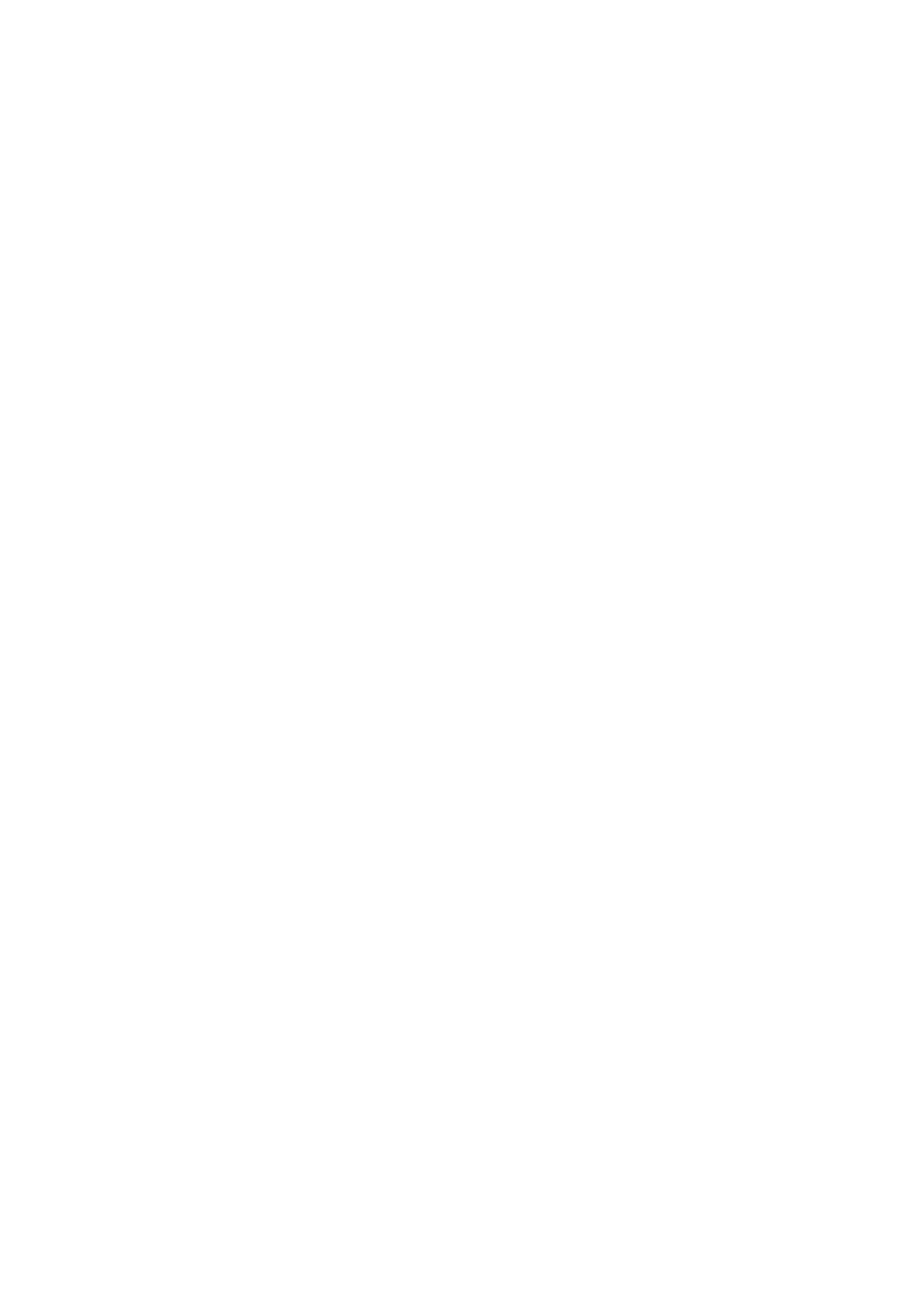## Implementation

In this chapter we first give an introduction to the communication stack in TinyOS. Furthermore we present the implementations for the transmission range measurements and the interceptor. The layout of all mentioned messages is described in Appendix A.1.

#### 3.1 Communication in TinyOS

In TinyOS the transmission of a message is done by wiring the component called GenericComm.SendMsg[MessageType] into the code. To send a message, you then call GenericComm.SendMsg(Msg). This method is asynchronous and returns true or false depending on the success of starting the sending process. Once the message has been physically sent, an event called sendDone is triggered. Figure 3.1 shows the model of sending messages in TinyOS. In our protocols there is never more than one message sent at one time and thus we can use these methods to implement it.



Figure 3.1: The model of sending of messages in TinyOS. The user calls the SendMsg command and after the message has been sent an event called send-Done is triggered.

The mica2 motes are equipped with a Chipcon[1] radio module. The sending power of the motes is set by wiring the radio control module into the code and then calling SetRFPower(value) on it. It is used to set the power of the radio module to a given value that can range from 0 to 255. A value of 0 does not mean, that the power level is set to zero, but that it is lowered by 20 dBm. On the other hand 255 means that the sending power is raised by 5 dBm. For a detailed explanation look at the Chipcon SmartRF CC1000 data sheet[5].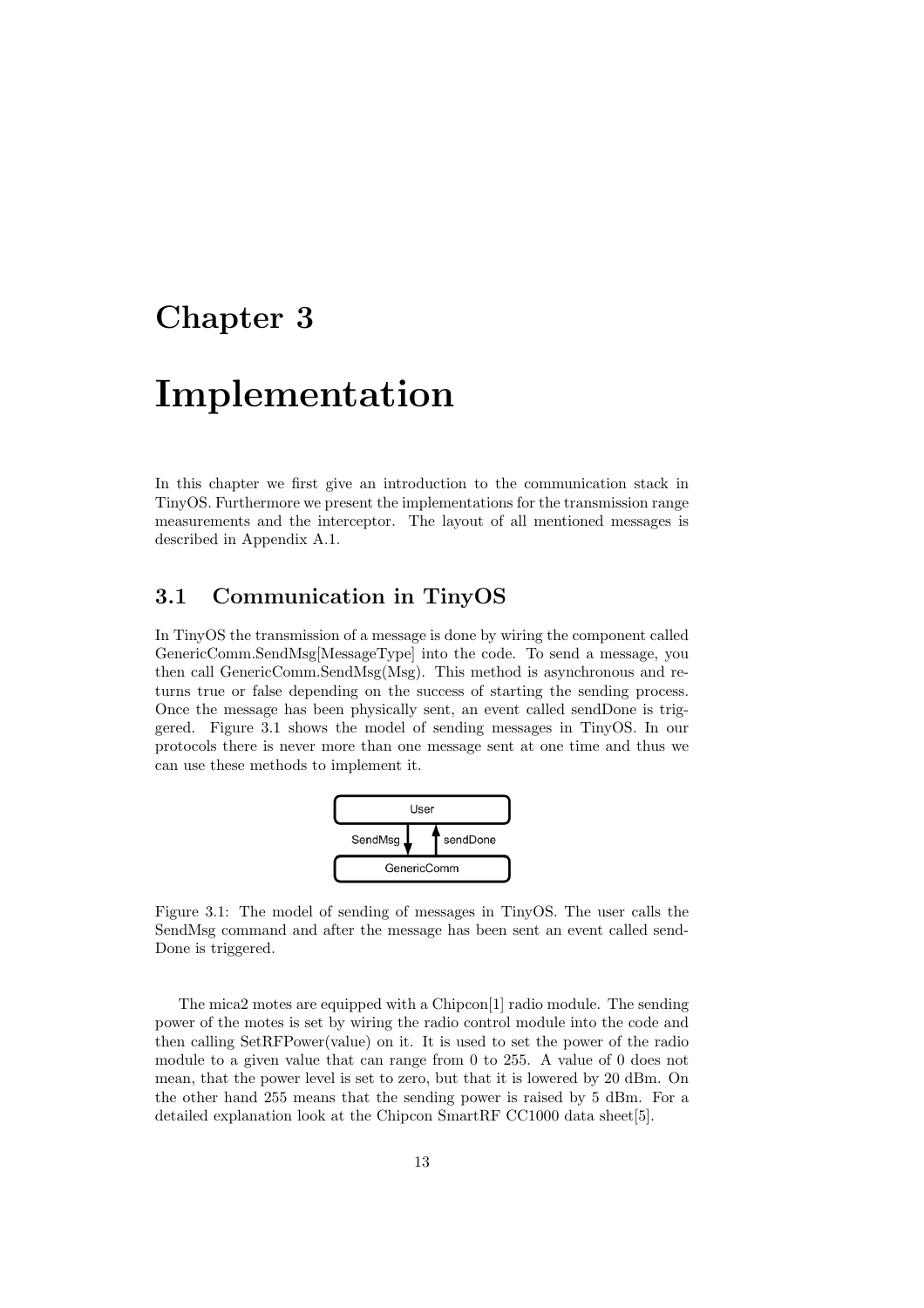### 3.2 Transmission Range Measurements

As described in Section 2.2 the implementation consists of three main parts: The controller, the sender and the satellites. In the following sections we will address important implementation issues of all three applications separately.

#### 3.2.1 The Controller

The source code for the controller is written in java and is run on a computer connected to the sender via ethernet and the programming board<sup>1</sup>. The controller is basically a MessageListener<sup>2</sup> that is listening to the messages sent by the sender. When receiving an InitMsg it checks, if it has sent the desired number of InitMsg messages. If this is the case, it sends a ResultsMsg or otherwise it sends an other InitMsg. After having received the ResultsMsg messages from all the nodes, it stores the results and terminates. Figure 3.2 depicts the flow diagram of the controller.



Figure 3.2: The Flow diagram of the controller.

#### 3.2.2 The Sender

The implementation of the sender is the most complex part of the three. As described in Section 3.1, a sendDone event is triggered after every successful transmission of a message. We used the sendDone method to implement the protocol. This is suitable for our problem, because you can place the sending of the next message in the sendDone event handler and thus come up with the sequential nature of the protocol. A list of all methods of the sender and what they do in detail is displayed in Appendix A.3.

The first thing to do is to broadcast the IncMsg. When receiving an InitMsg from the controller, we broadcast the message to the satellites. Here we use the

<sup>&</sup>lt;sup>1</sup>See Section 2.1 how the connection between a node and a computer is done

<sup>2</sup>MessageListener is a Java interface specified by TinyOS to Listen for incoming messages. See Appendix A.2 for details.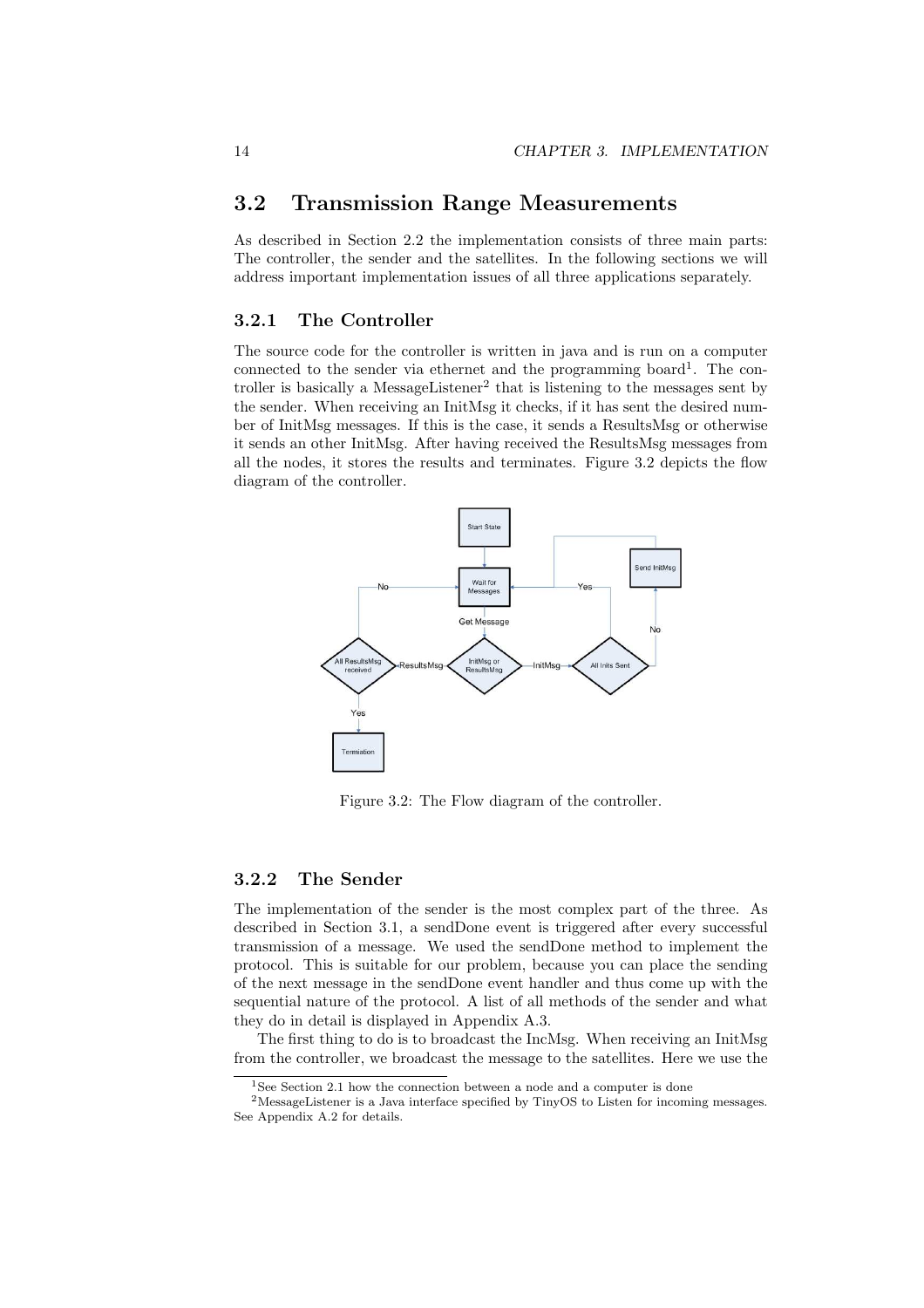sendDone triggered by the broadcast to send the InitMsg back to the controller.

After having sent all the InitMsg messages the results are collected. This process is started by a ResultsMsg from the controller. An EchoMsg is then sent to the first satellite. This triggers the start of the timer for the retransmission.

When getting an EchoMsg back from a satellite the results are sent back to the controller. We finally send an EchoMsg to the next node and iterate over all nodes by increasing node id's.

If the transmission of the EchoMsg failed, the timer fires without having received the result from the current node. In this case the EchoMsg is resent up to 20 times. If another timeout appears, it returns 0 as a result for the current node under consideration and the timer is stopped. The flow chart of the sender is shown in Figure 3.3.



Figure 3.3: Flow diagram of the sender.

The radio power level is given to the sender as a parameter in the InitMsg. Thus, the sender sets the radio power to the desired value before sending the IncMsg to the satellites and resets it to the maximum power level to collect the results from each node to get the highest possible success rate for the retransmission protocol.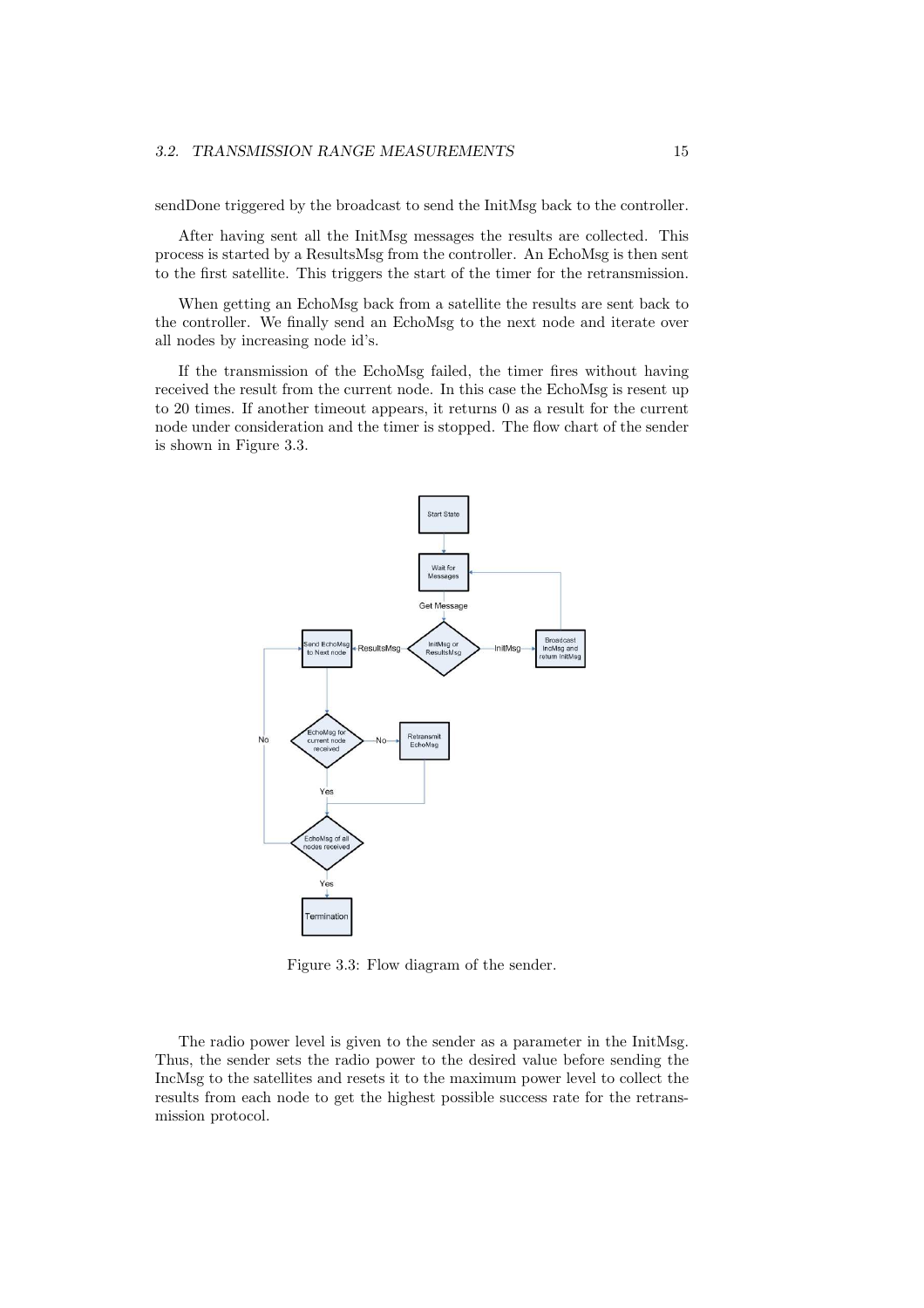#### 3.2.3 The Satellites

The satellites are programmed to wait for two types of messages: The IncMsg and the EchoMsg. Upon receiving an IncMsg it increases the local counter for the received messages of this pass. If it receives an EchoMsg it sends the counter back to the sender. The sending power of the satellites is always set to the maximum power level ,that is, 255.

#### 3.3 Interference Measurements

In Section 2.3 the problem with the collision detection mechanism of TinyOS in this experiment was described. To get around this, we first tried to find an interface, where we could manipulate the stack at the MAC-layer and thus circumvent the collision avoidance checks. But we did not manage to find an interface and a fitting configuration which provides this functionality. Therefore the idea came up to modify the MAC-layer implementation directly.

#### 3.3.1 The Sender

For the sender we had to disable the test for the free medium. In the MAClayer protocol an event is fired when a test probe from the medium is ready. The parameter of this event is the current RSSI value which is high if the channel is free and low otherwise. This value is then compared to the last probes to decide if the medium can be accessed safely without collision. We simply removed this check to attain our goal. The precise implementation how to disable the collision detection in the MAC-layer is shown in Appendix A.4.

As a sample application we used a simple dummy application that sends the output of an integer counter over the radio and displays the three lowest bit of the current value with the leds.

#### 3.3.2 The Interceptor

The interceptor application node also has to ignore the check for the free medium. Thus, the same changes to the MAC-layer are made as at the sender. Additionally, we made another change: If we sent one message after the other, there would always be a gap between two messages, where the medium is not occupied. To occupy the medium permanently, we tried to have no interruptions in the sending process. We managed this by hacking the state machine of the MAC-layer implementation. Instead of sending a message, it simply sends the same byte over and over again to fill the channel. In Appendix A.5 the concrete changes are described.

#### 3.3.3 The Receiver

As receiver we used the TosBase application that comes with the standard TinyOS installation. It simply relays the incoming messages from the radio to the connected computer. On the computer the received packets are analyzed and the packet reception rate is calculated.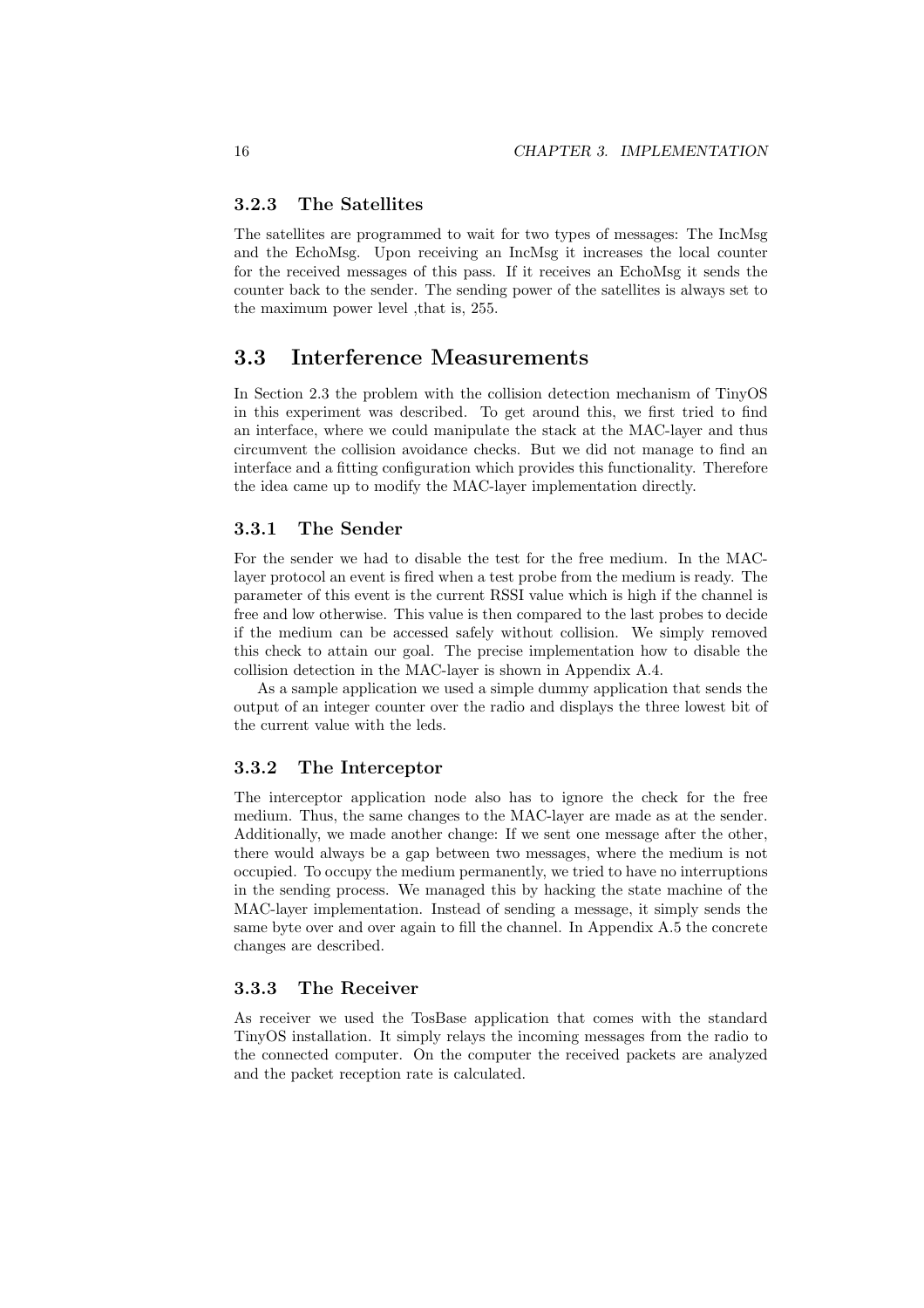# Results

Initially, we wanted to find a network model for the reception rate dependant on the distance and the relative position to the sender. During our research we found out, that the transmission ratio is not only dependent on the distance from the sender but on several other characteristics.

One factor that influences the transmission range dramatically is, if there is a line of sight between the communicating nodes. This was crucial especially for the first part of our experiments, where we tested the framework inside of buildings. At this point we also found out that it is important for the transmission ratio that the position of the antennas are parallel and that they are standing upright. It is also important that the nodes are standing free. For example, a node standing very close to a wall had lot more problems receiving packets than one in the middle of a room.

But the most significant factor for the transmission range was the height over ground. We found out, that the transmission range of a node lying on the floor was approximately 30 meters. By raising them to 2 meters over ground the sending range increased to over 100 meters. This fact forced us to take a decision about our measurements. We thought it would be the most realistic case to make the measurements when placing the nodes on the ground. Another point is, that it would be easier to find a place to make the measurements with a sending range up to 30 meters.

### 4.1 Transmission Measurements

#### 4.1.1 Testbed Settings

We did the measurements on a football field. But as the grass disturbed the sending range, we decided to raise the nodes at least a bit over ground by placing them on turned flowerpots as shown in Figure 4.1.

Our results are displayed in Figure 4.2 and 4.3. We sent 5000 packets to each node and recorded the number of packets received. In all the pictures a square represents a node. We repeated all the measurements at least three times and analyzed the results. As the results were very similar in each measurement, we decided that we can merge them together by simply take the average of the individual measurements.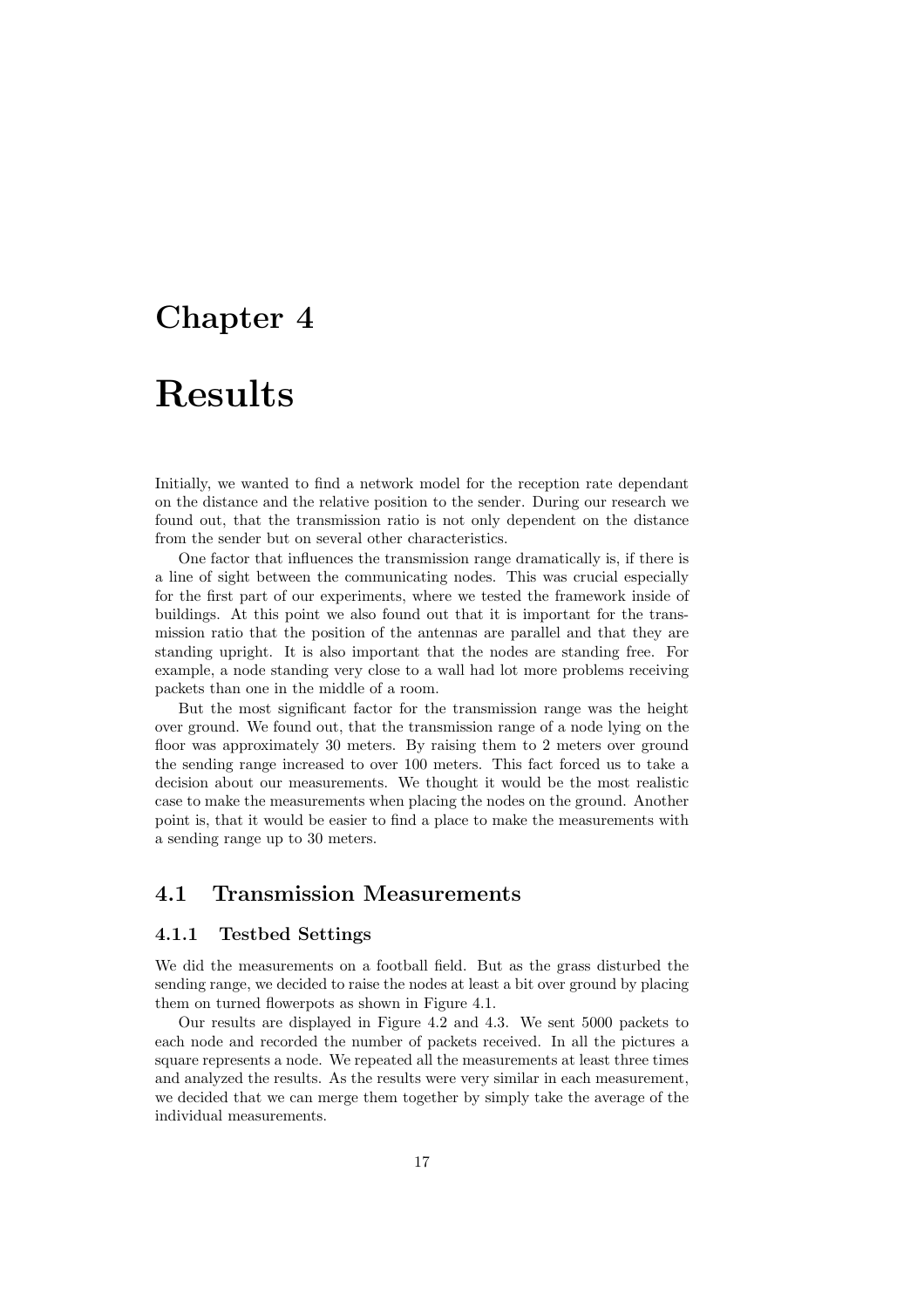

Figure 4.1: One node placed on a turned flowerpot in the grass.

Due to the limited transmission range of the nodes when placed on the floor, it was sufficient to have a square with a side length of 30 meters. With the 49 nodes<sup>1</sup> the distance between two neighboring nodes are always 5 meters.

#### 4.1.2 Measurement Results

The three figures in Figure 4.2 show the measurements given three different radio power levels. With the sending power increasing from left to right the range of the sender also increases. But it does not increase as much as we expected. The sending range with sending power set to 0 is approximately 15 meters whereas with 128 sending power it is about 20 meters and for 255 circa 25 meters. We expected the influence of the sending power to be more severe specially when seeing that the height over ground increases the sending range by a multiple.



Figure 4.2: The results of the transmission measurements at different power levels. The leftmost graphic is the measurement with radio power level 0, the one in the middle is with level 128 and the rightmost with 255. In all three graphics, the sender is in the left lower corner at coordinate  $(1/1)$ .

As early tests showed, it is hard to find a place where a node receives just a part of the sent packets, we expected the transmission ratio to be with high probability either 0% or 100%. The measurements showed that the transmission ratio behave in the expected manner. There are just few values lying between 0% and 100%. This somehow correlates to the unit disk graphs, as in this model the nodes are either fully reachable or out of range.

Figure 4.3 shows the transmission rate of a node in all four quadrants. As mentioned in Section 2.2 the measurements are not really done in all four quad-

<sup>&</sup>lt;sup>1</sup>See Section 2.2 for the details of the model.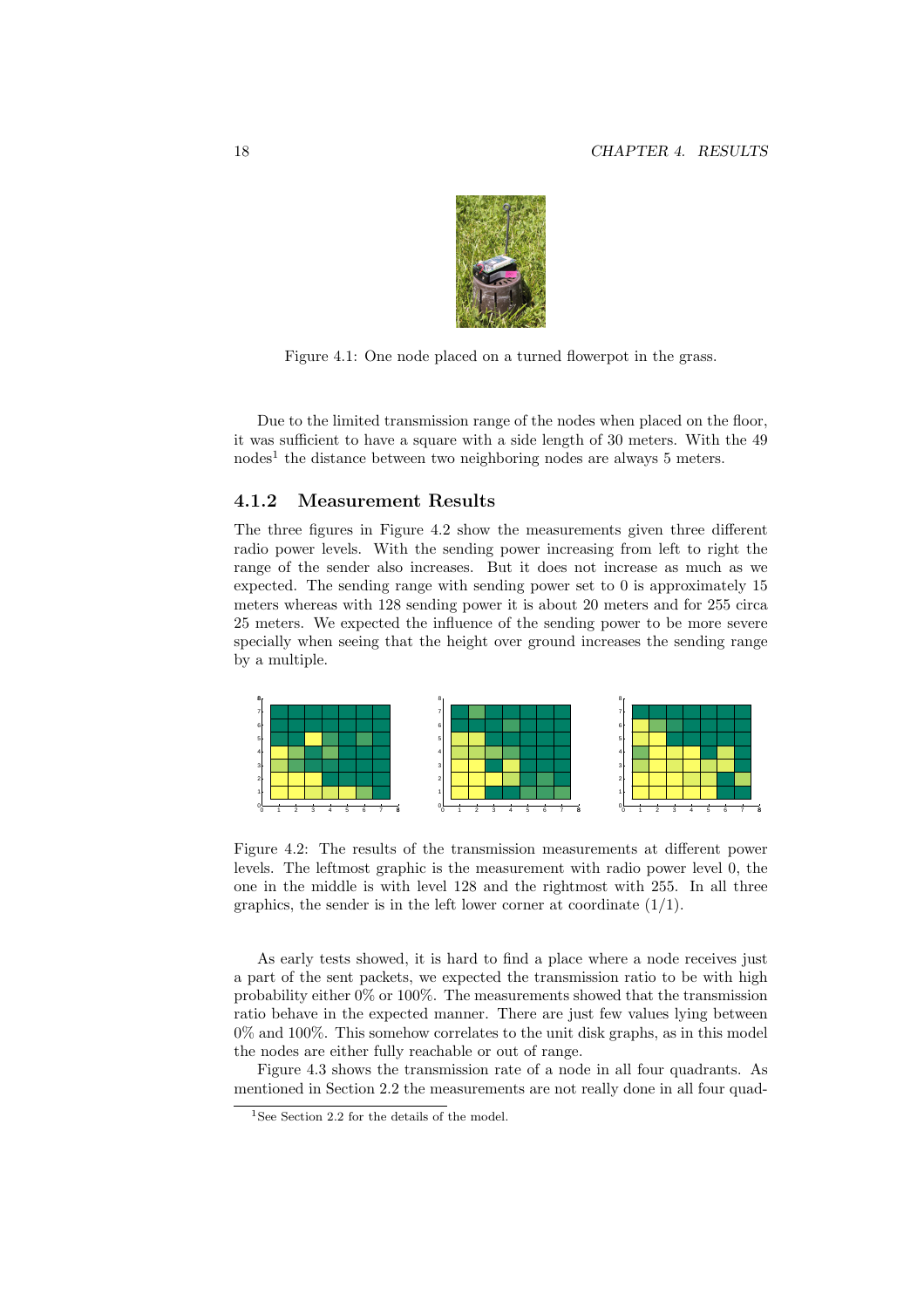

Figure 4.3: The measurements with power level set to 255 of all four quadrants pasted together to one picture. In this configuration the sender is placed in the middle of the area at coordinate  $(7/7)$ . The colors show the number of packets received by each node according to the colorbar on the right side.

rants concurrently, but the quadrants have been simulated by rotating the nodes and thus changing the orientation. Although all the measurements have been made on the same underground the rates differ significantly for the four quadrants. We do not have an explanation for this phenomenon. We expected the measurements to be more or less equal for all four quadrants and instead they differed noticeable. This phenomenon was even reproducible as the miscellaneous measurements for the quadrants resembled each other.

As mentioned above, the retransmission protocol can fail. This will result in a zero value at one node. In our graphics these are shown as a green quare as the node at coordinate  $(6/4)$  in picture 4.3.

#### 4.2 Interference Measurements

#### 4.2.1 Testbed Settings

As described above, the sending range heavyly depends on the hight over ground. To keep the dimension of the measurements at a small scale, we decided to place the nodes on the ground. In doing so, we could make the measurements within just a few meters.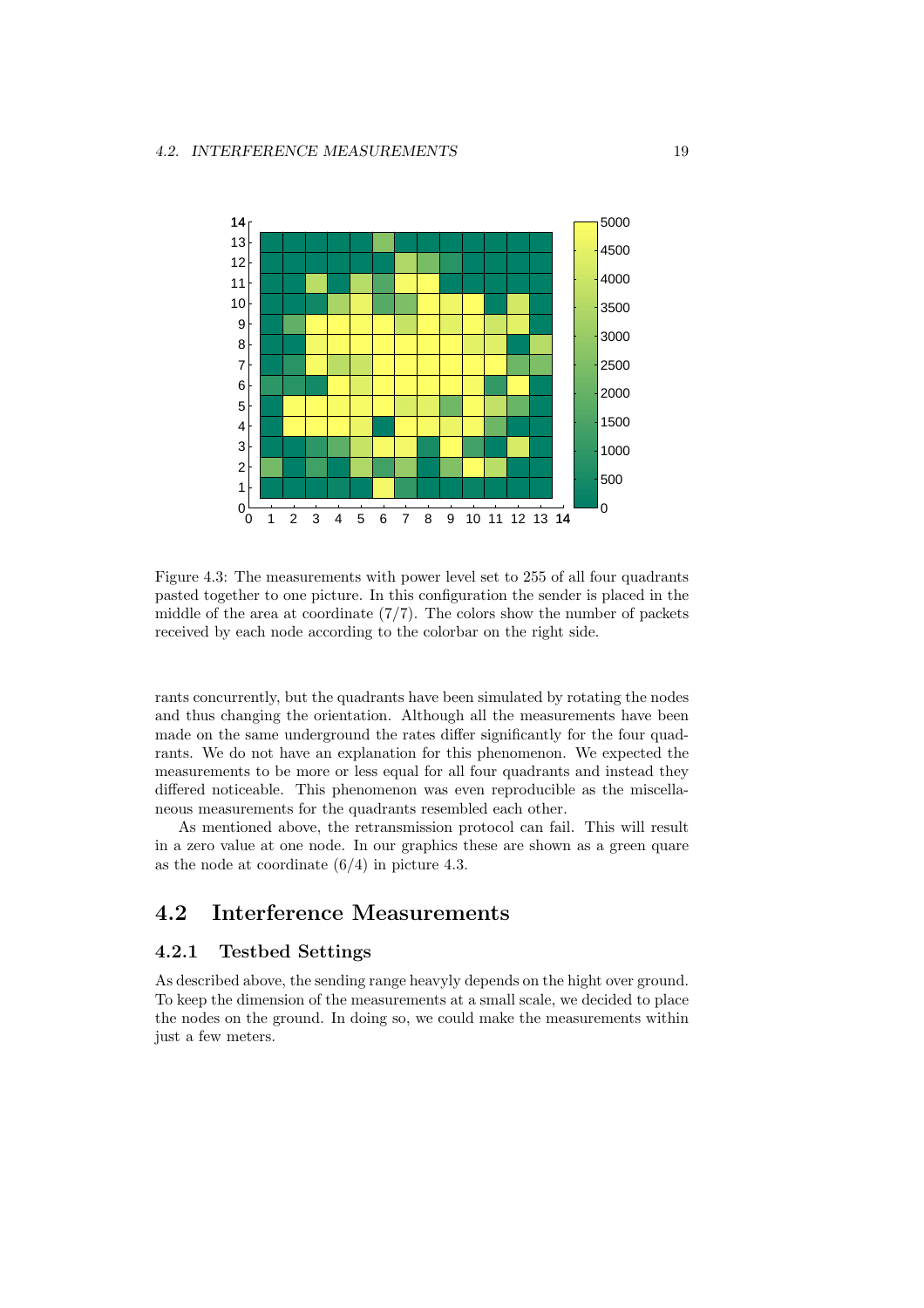We decided to place the receiver, the sender and the interceptor in a row. The distance between receiver and sender was thereby fixed to five meters. The interceptor was shifted on this line to several positions and we measured the percentage of packets transmitted from the sender to the receiver. The testbed setting is shown in Figure 4.4.



Figure 4.4: The testbed settings of the interceptor measurements. The blue node is the receiver, the green one is the sender and the red one the interceptor. The distance between the sender and the receiver is five meters and the position of the interceptor is variable.

#### 4.2.2 Measurement Results

As described above, the three nodes are arranged in a line with the interceptor node having a variable position. Figure 4.5 shows the percentage of packets received by the sender versus the distance between the interceptor and the receiver. The sending power of the sender was set to 128 whereas the sending power of the interceptor was modified.



Figure 4.5: The results of the interceptor measurements. On the x-axis the distance from the receiver to the sender is displayed and the y-axis shows the percentage of packets transmitted from the sender to the receiver. The colors show the various power levels of the interceptor.

At all four sending power levels, the step from 0% to 100% is within a few centimeters. This means, that at a certain position, if we moved the interceptor node a few centimeters further away from the receiver, the transmission rate of the sender increased significantly. As one can see, this step is at diverse positions when intercepting with various sending power levels. If intercepting with 128 the step is at 5.05 meters from the receiver. This means, that the interceptor just disturbs the communication when placed closer to the receiver than the sender.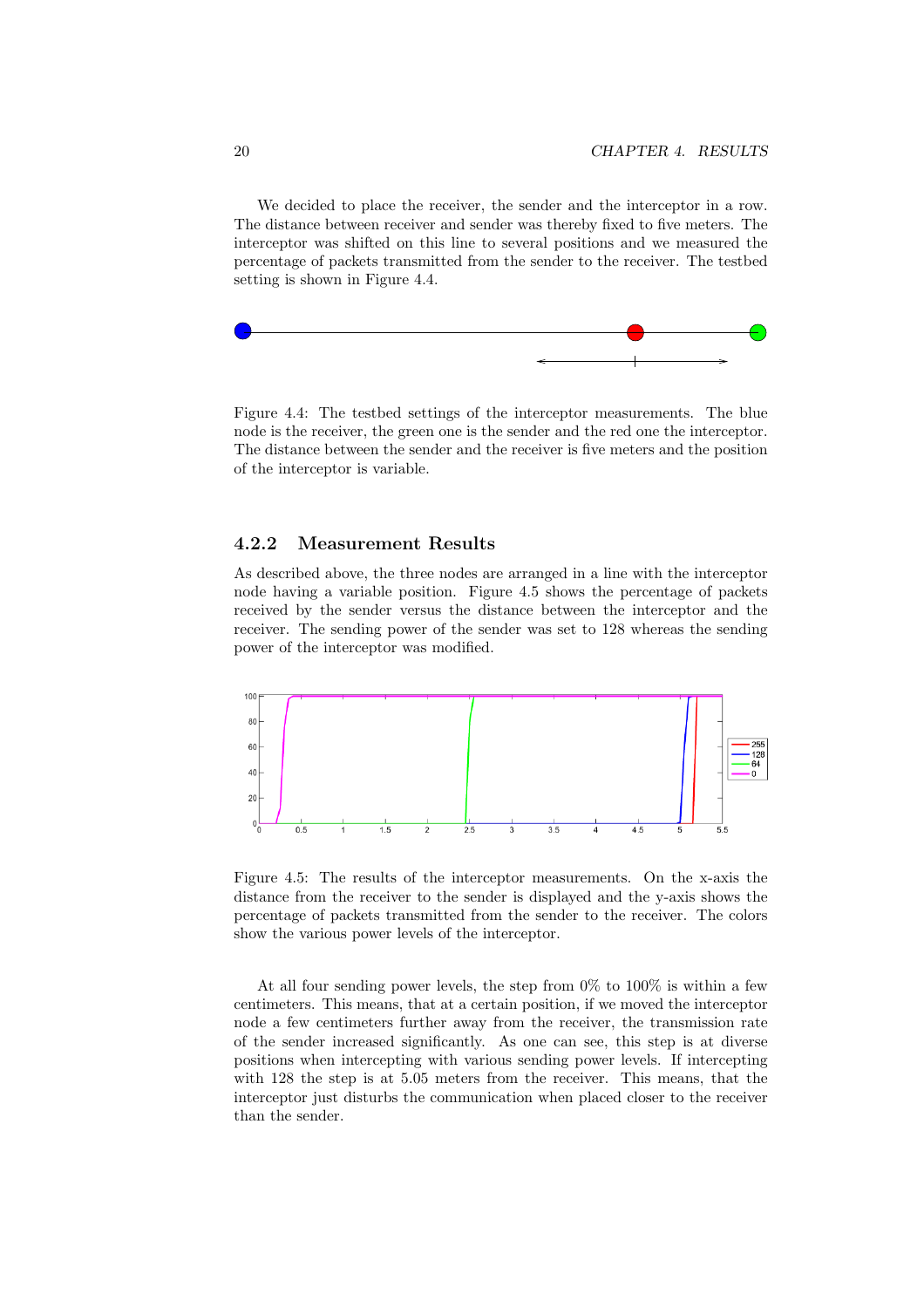#### 4.2. INTERFERENCE MEASUREMENTS 21

With sending power 64, the step is at 2.45 meters and with 0 sending power it is at 0.25 meters. This means that a node, placed in a distance of more than 0.25 meters from the receiver and sending with power level 0, is not heard by the receiver, if you place a node with sending power 128 in 5 meters distance. The signal sent by the interceptor is then interpreted as noise and hence ignored. It is interesting that the step for power level 255 is not far beyond the position of the sender. This means, that you cannot intercept the communication between two nodes from a distance greater than the distance between the sender and the receiver even with a far higher power level than the sender.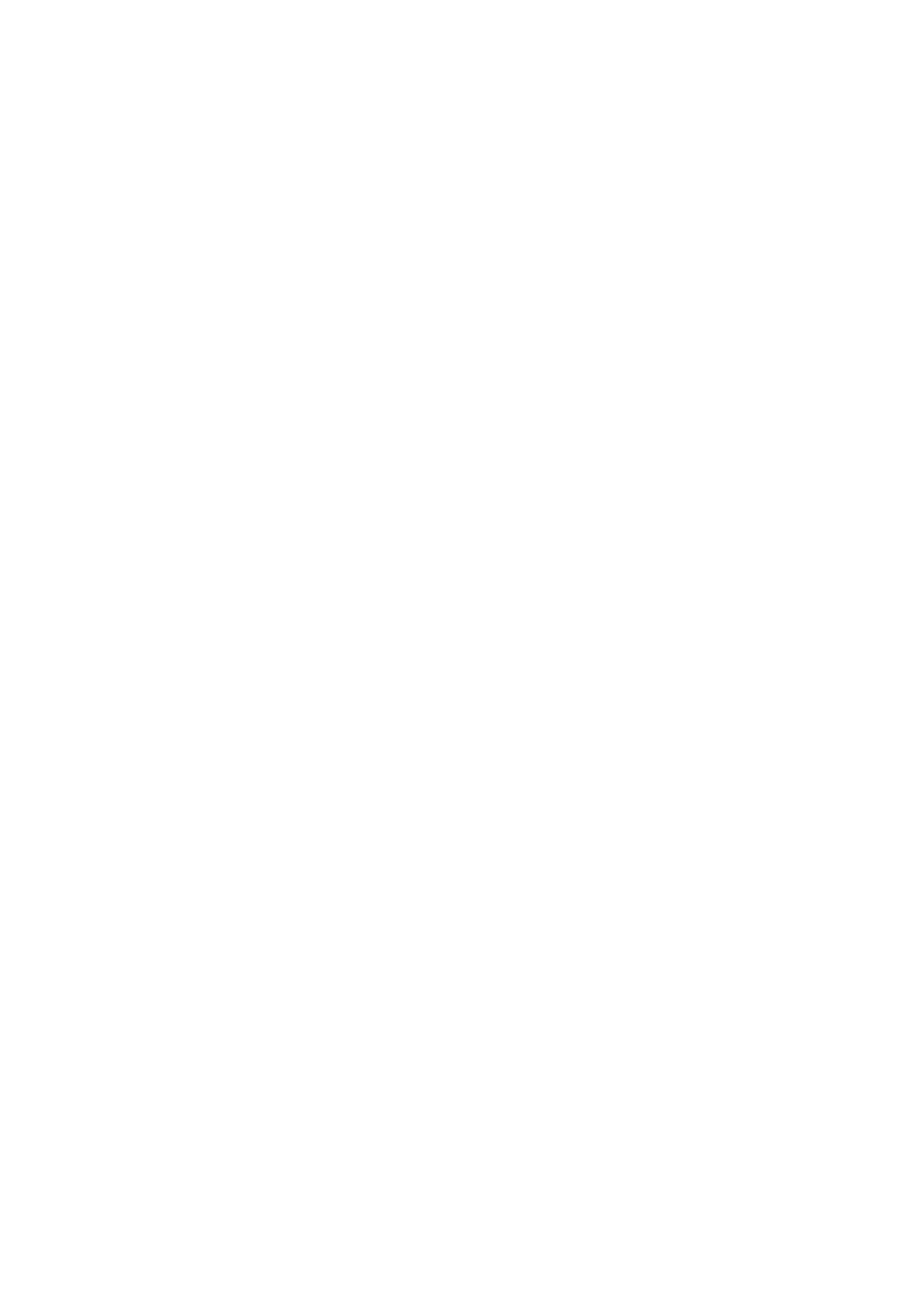# Outlook

Even though our framework worked good and delivered us some insight on the sending behavior of the mica2 nodes, some problems have arisen during the use of the framework which are not yet solved.

### 5.1 Open Problems

As mentioned above, the problem with timeouts in the retransmission protocol exists. Although this is not crucial, one could invest some time to solve it. One possibility would be to implement the data collection protocol as a multihop protocol. This can be done by implementing a flooding protocol and thus broadcasting the request by the sender and then letting every node who got the request for the first time rebroadcast it. This is not efficient but should be sufficient for our needs. Alternatively one could divide all the nodes into groups and declare a special node to be the manager. The request could then be sent to the representant and it would forward it to the other nodes of its group. However this does not solve the problem of one node being completely out of range of the other nodes. Additionally, the problem only arises when sending the IncMsg with power level 255. Otherwise the nodes receiving just a small percentage are easily reached by the sender with the EchoMsg because these are always sent with full power.

Another problem arises when doing multiple measurements without rebooting the satellites. This means that the nodes have to go back into the initial state after having transmitted the results. But after a failure of the sending of the EchoMsg it can not reset its state because this could lead to a malfunction of the retransmit protocol. If the sending of the ResultsMsg back to the sender failed, it would reset and thus transmit a zero back to the sender in a later step of the retransmission protocol. This means, that the problem is to find the right moment to reset. We now solved this problem by resting the nodes when the first IncMsg is received after having sent the EchoMsg back to the sender. This works most of the time. But there are cases, where this method fails. For example if the measurement is done with low power it can happen that a node, after having returned the EchoMsg for one round, does not get an IncMsg from the next round and then receives once again an EchoMsg. It then returns the value from the last measurement without resetting in between. We resolved this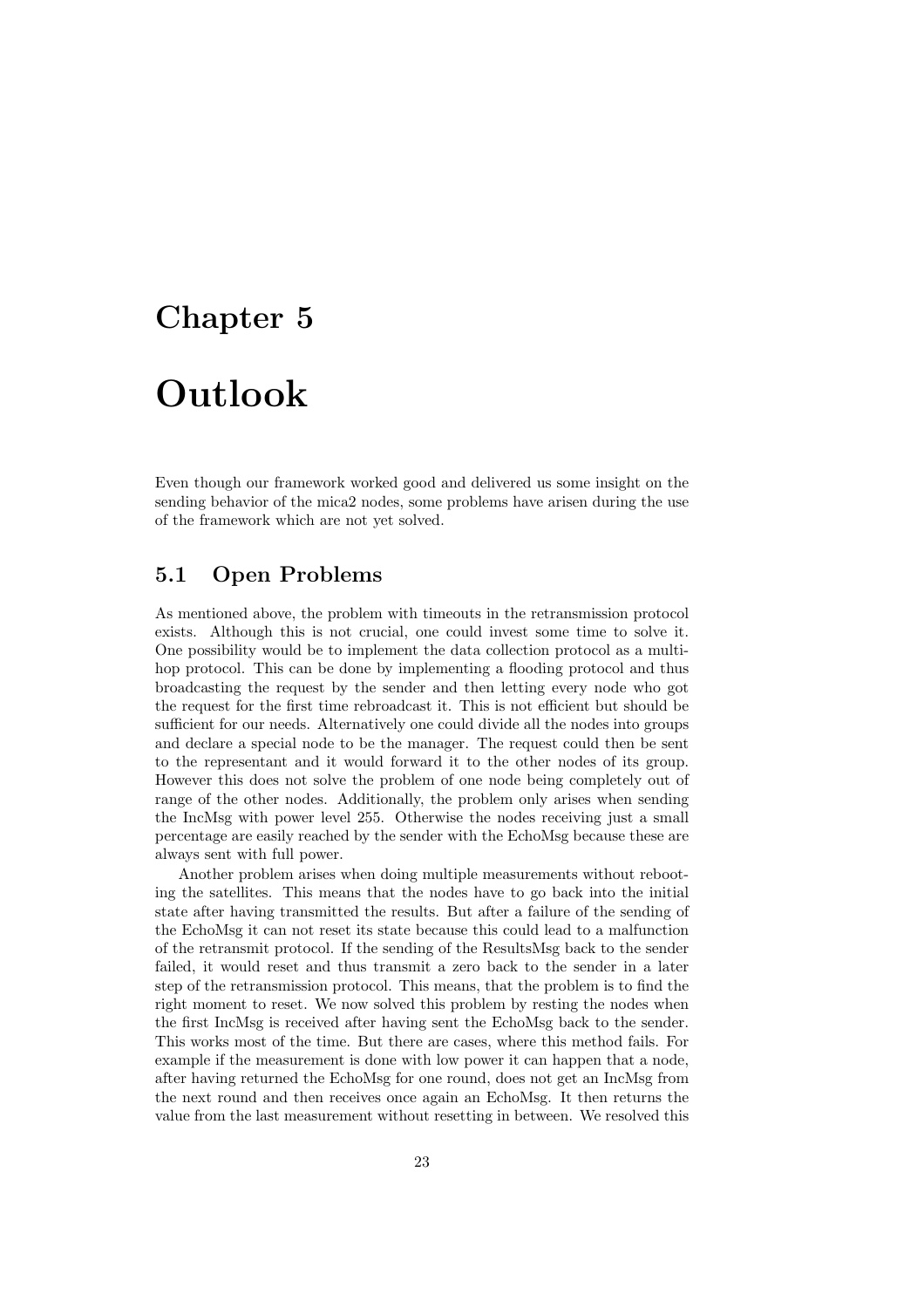problem by making measurements with low power level first and then increasing the power. Alternatively one can reboot the nodes after each round which is not very convenient. Another way would be to introduce a counter for the rounds in every IncMsg and ResultsMsg and a node would only reboot when receiving an IncMsg with a higher counter than the previous ResultsMsg. The best solution would be to use a reset message transmitted via multiple hops. This would reduce the chance of this failure but can not eliminate it completely.

### 5.2 Future Work

There are several things one could do in the future. On the one hand one could buy gps sensors for the nodes. This would help getting around the rigid arrangement of the nodes because the nodes could send their positions back to the sender. Using this, the nodes do not need to be in a predefined place but can be placed arbitrary.

On the other hand one needs a flat area that is big enough to do the measurements. The problem is that the only way to get the power for the programming board was via an electric cable and a power outlet. This makes it hard to find a convenient place to make the measurements. It would be a great benefit to have a portable power supply for the programming board to make the measurements independent from a power outlet.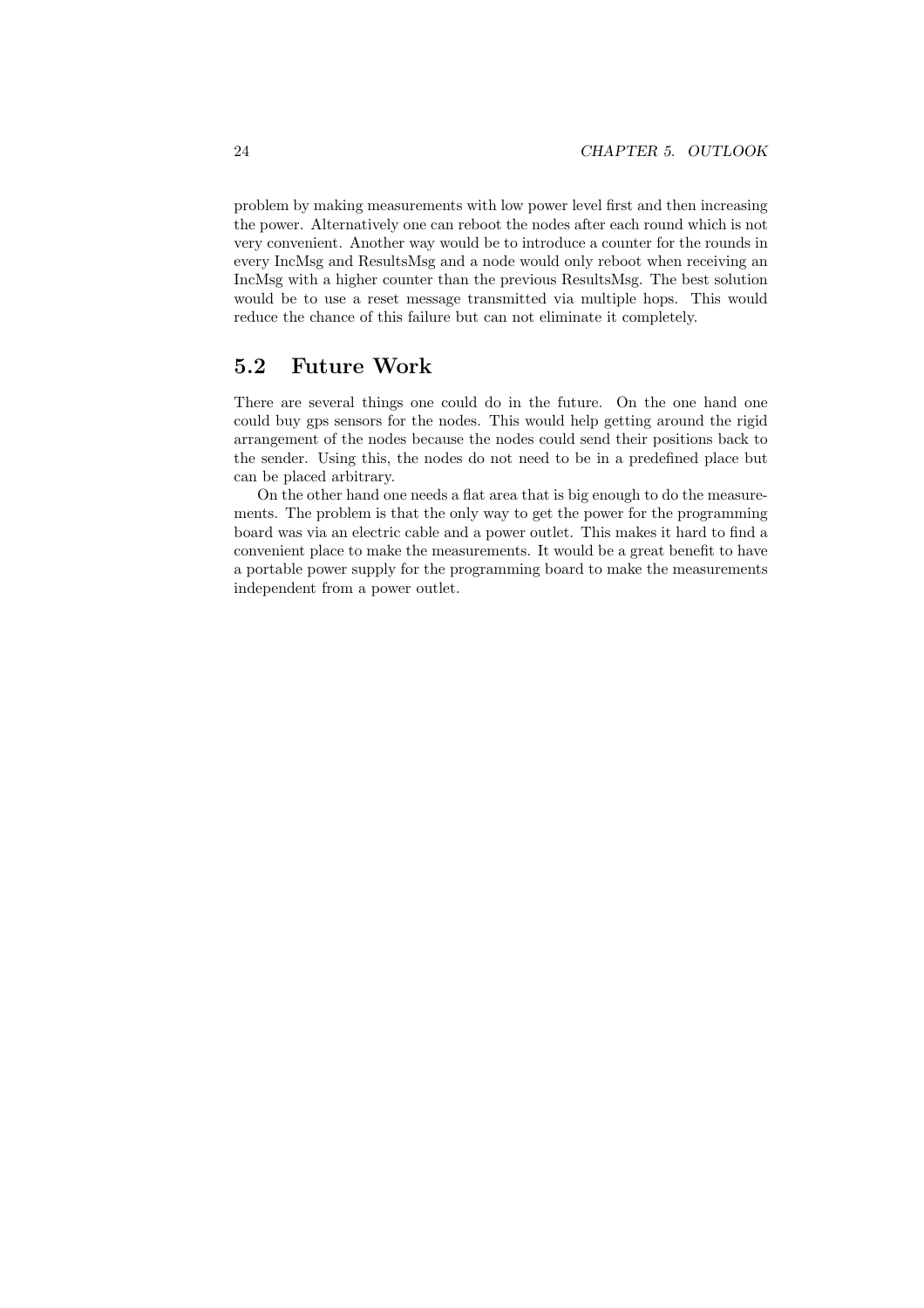# Conclusion

### 6.1 The Results

I think that the initial tasks of this thesis are met in a good manner, as we have learned a lot about the behavior of the mica2 nodes. We have seen that the sending ratio not only depends on the distance as previously expected, but there are also other criterions. I did not know that, i.e., the height over ground is so important for the sending range. On the other hand, the sending power did not influence the sending range as much as we expected.

As the sending range of the mica2 motes is nearly a circle and because of the transmission rates being either  $0\%$  or  $100\%$ , we can say, that the unit disk graph model is applicable if we do not have obstacles.

### 6.2 Personal Experience

The work on this thesis was very interesting. It was a new experience to work with an embedded system and his very limited debugging possibilities. The three leds on the nodes don't give a lot of information on the system state and it took a long time to find out how one can debug more or less comfortable. We found out, that the best way to debug the system is to use a second programming board with a TosBase application running on it. One can then collect all packets sent on the channel and display them at the connected computer. This crucially simplifies the work.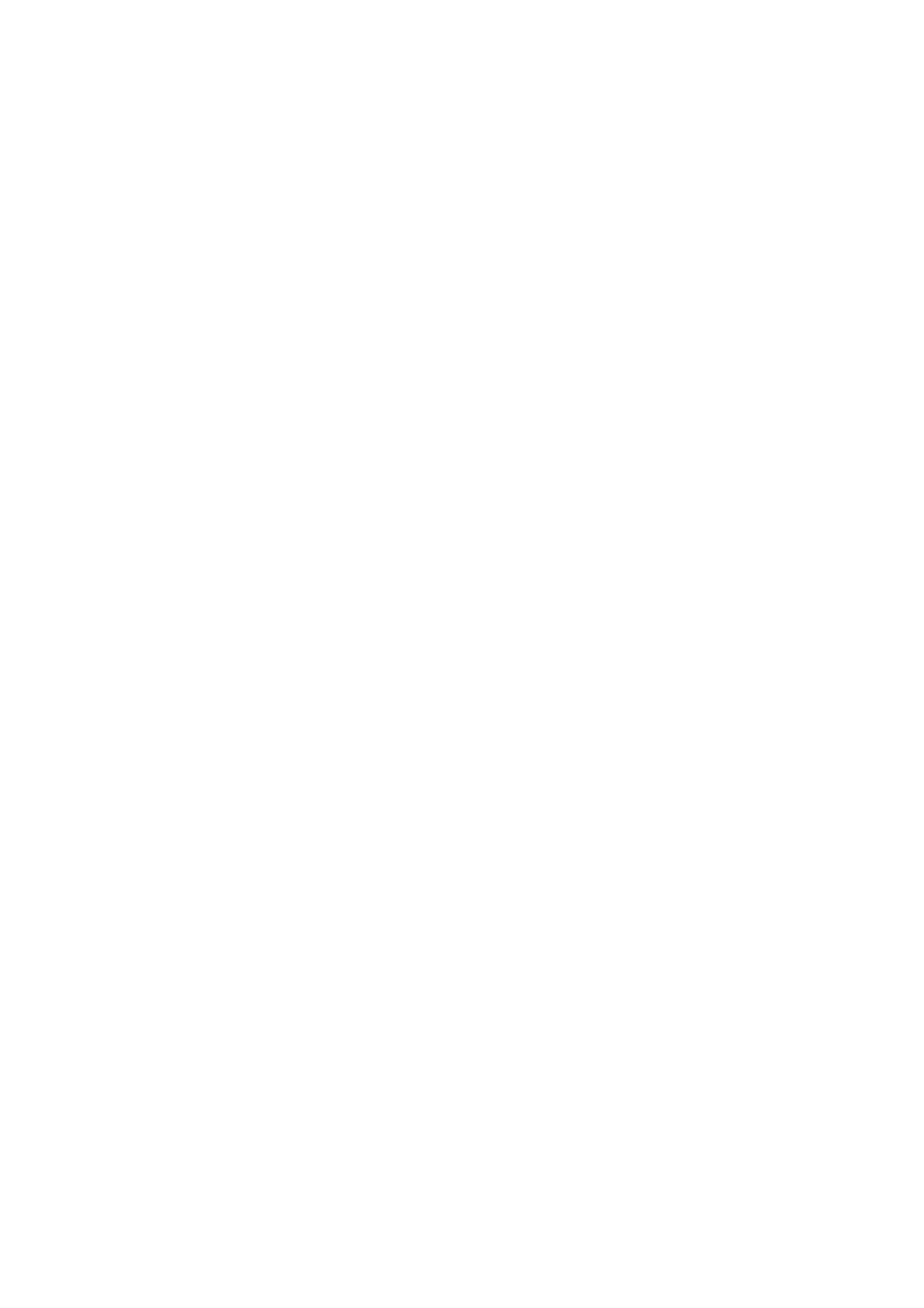## Appendix A

# Implementation Details

### A.1 Message Types

The following messages are used by our applications.

• The InitMsg

```
typedef struct InitMsg {
   uint16_t Number;
   uint8_t signalStrength;
}InitMsg;
```
• The IncMsg:

```
typedef struct IncMsg {
   uint16_t Number;
}IncMsg;
```
• The EchoMsg:

```
typedef struct EchoMsg {
   uint16_t Number;
   uint16_t Sender;
}EchoMsg;
```
• The ResultsMsg

```
typedef struct ResultsMsg {
   uint16_t Number;
   uint16_t Received;
   uint16_t Timeout;
}ResultsMsg;
```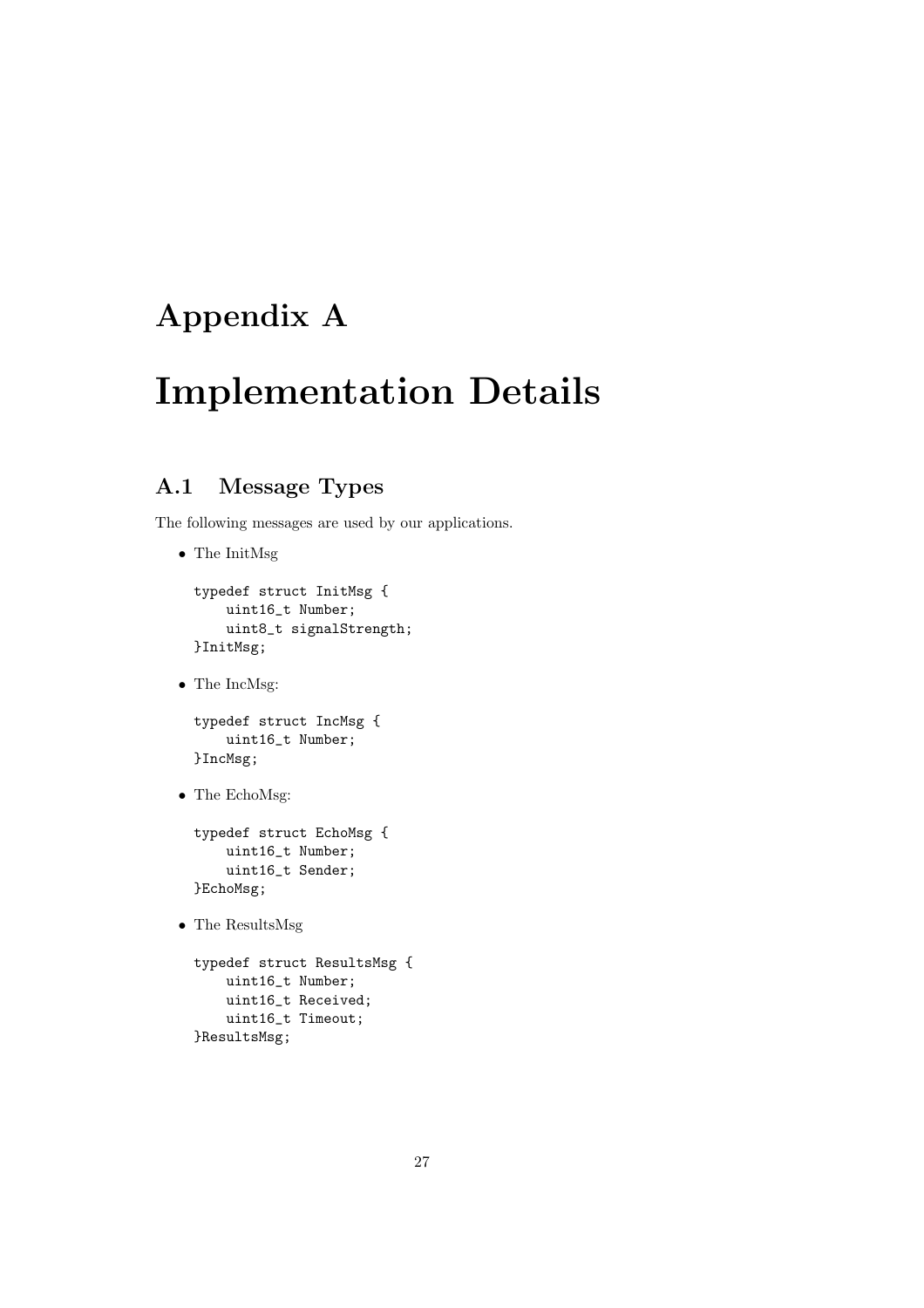#### A.2 MessageListener

The MessageListener interface provided by the net.tinyos.message package.

package net.tinyos.message;

```
// MessageListener interface (listen to TinyOS messages).<p>
// An interface for listening to messages built from
// net.tinyos.message.Message
// @author David Gay
public interface MessageListener {
     // This method is called to signal message reception. to is
     // the destination of message m.
     // @param to the destination of the message (Note: to is only valid
     // when using TosBase base stations)
     // @param m the received message
   public void messageReceived(int to, Message m);
}
```
### A.3 Methods of the Sender

These are the messages implemented by the sender of the transmission range measurement framework together with a short description of each of them.

```
UARTInitReceive.receive(...) {
    //get an InitMsg over the Ethernet,
    //save the parameters and broadcast the IncMsg.
} RadioIncSend.sendDone(...) {
    //The sending of the IncMsg is done.
    //Transmit an InitMsg back to the controller over the Ethernet.
} UARTReceive.receive(...) {
    //get the first ResultsMsg over the Ethernet and
    //send the first EchoMsg to the satellite with Id 1.
} RadioEchoSend.sendDone(...) {
    //The sending of an EchoMsg is done.
    //Start the timer for the retransmission protocol.
} RadioReceive.receive(...) {
    //Get an EchoMsg over the Radio from a node.
    //Send the result back to the controller and stop the timer.
} UARTSend.sendDone(...) {
    //The sending of a ResultsMsg is done.
    //Send a message to the next available node.
} Timer.fired() {
   //The TimeoutTimer of the retransmission protocol. If it fires,
    //it checks if the current node has already responded. If not
    //it retransmits or considers the node to be unreachable
}
```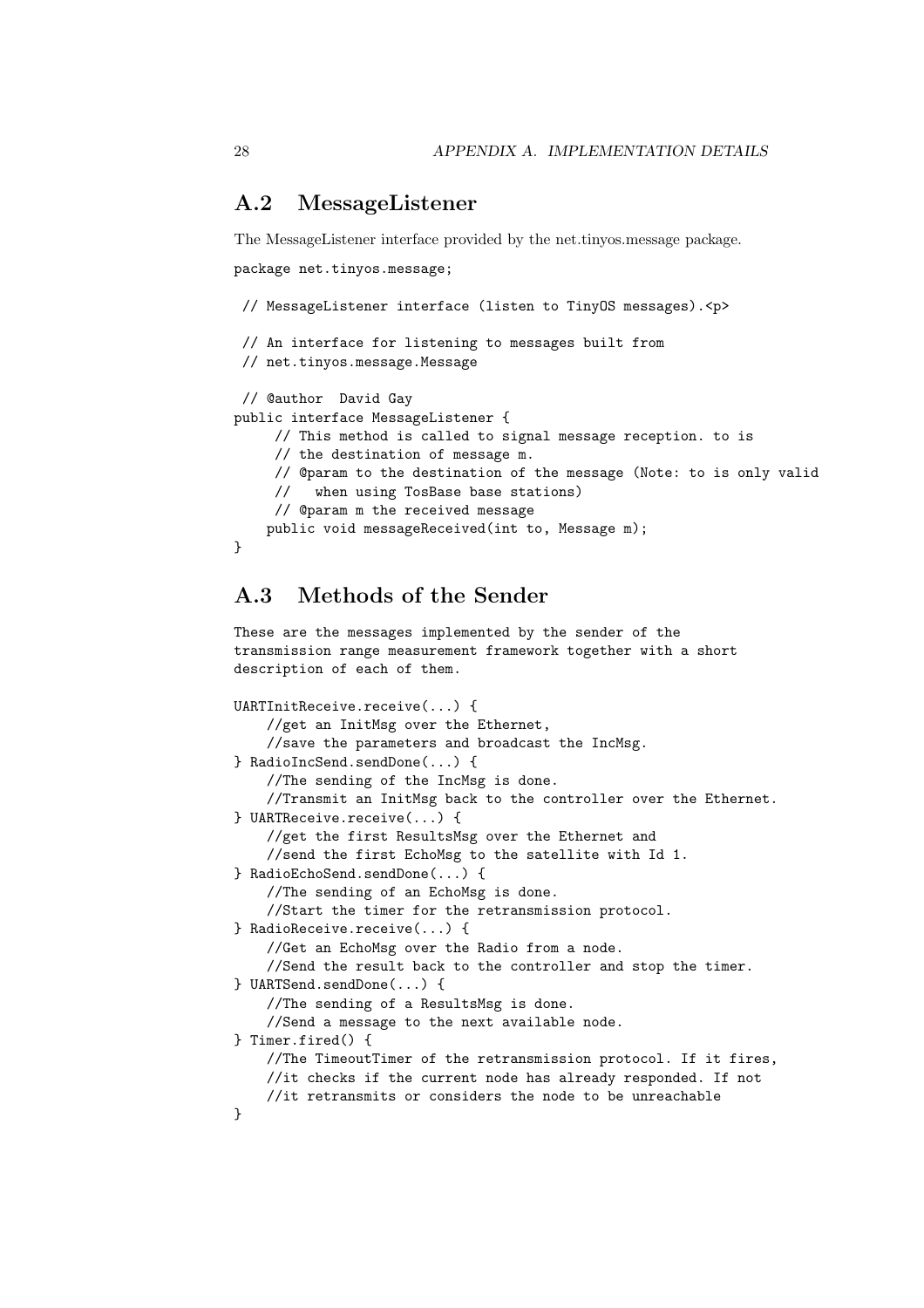#### A.4 How to disable the Collision detection

To disable the collision detection in TinyOS on the mica2 motes, one has to change the following lines in the CC1000RadioIntM.nc file located in \tos\platform\mica2\. On line 961ff there is the following statement:

```
if ((data > (usSquelchVal + CC1K_SquelchBuffer)) &&
            (initRSSIState == PRETX_STATE)) {...}
```
To disable the check one has to change this line to the following:

```
if (initRSSIState == PRETX_STATE) {...}
```
#### A.5 How to corrupt the medium permanently

To hack the state machine of the MAC-layer of TinyOS on mica2 motes one should change the following lines in the CC1000RadioIntM.nc file located in \tos\platform\mica2\. On line 641ff there is the following state in the state machine:

```
case TXSTATE_DATA:
    if ((uint8_t)(TxByteCnt) < txlength) {
        NextTxByte = ((uint8_t *)txbufptr)[(TxByteCnt)];
        usRunningCRC = crcByte(usRunningCRC,NextTxByte);
        // Time Sync
        signal RadioSendCoordinator.byte(txbufptr, (uint8_t)TxByteCnt);
    }
    else {
        NextTxByte = (uint8_t)(usRunningCRC);
        RadioTxState = TXSTATE_CRC;
    }
   break;
```
If these lines are changed to the following, the state machine never leaves the sending state and it always sends the same byte.

```
case TXSTATE_DATA:
    TxByteCnt = -1; //it always sends the same byte
    if ((uint8_t)(TxByteCnt) < txlength) {
        NextTxByte = ((uint8_t *)txbufptr)[(TxByteCnt)];
        usRunningCRC = crcByte(usRunningCRC,NextTxByte);
        // Time Sync
        signal RadioSendCoordinator.byte(txbufptr, (uint8_t)TxByteCnt);
    }
    else {
        NextTxByte = (uint8_t)(usRunningCRC);//RadioTxState = TXSTATE_CRC; //don't leave the state
    }
    break;
```